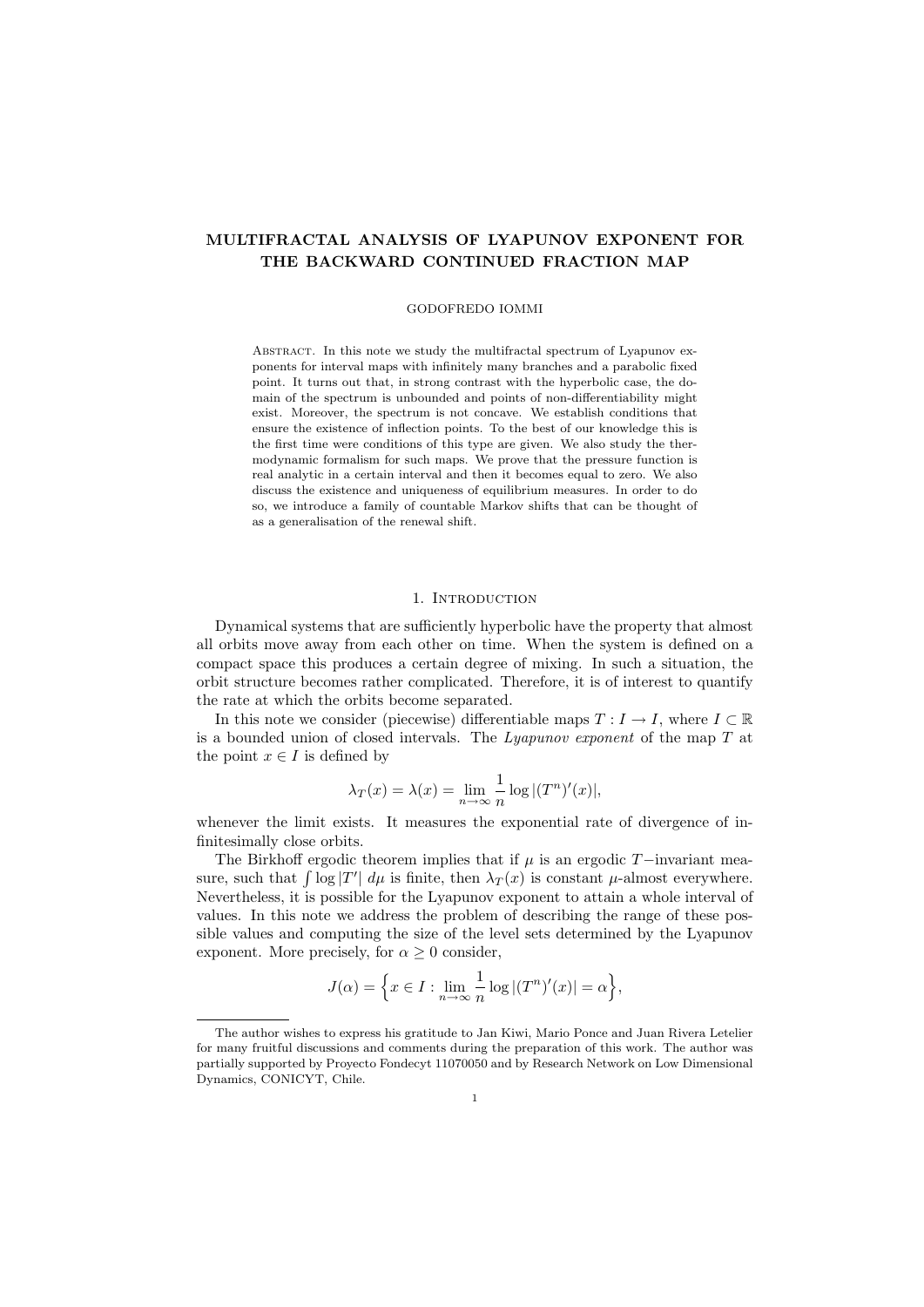note that it is possible for  $J(\alpha) = \emptyset$ . Let

$$
J' = \Big\{ x \in I : \text{the limit } \lim_{n \to \infty} \frac{1}{n} \log |(T^n)'(x)| \text{ does not exists} \Big\}.
$$

Denote by  $\Lambda$  the repeller corresponding to T (see Section 2 for a precise definition). The set  $\Lambda$  can be decomposed in the following way (usually called *multifractal* decomposition),

$$
\Lambda = J' \cup (\cup_{\alpha} J(\alpha)).
$$

The function that encodes this decomposition is called multifractal spectrum of the Lyapunov exponents and it is defined by

$$
L(\alpha) := \dim_H(J(\alpha)),
$$

where  $\dim_H$  denotes the Hausdorff dimension of a set.

This problem was first studied by Weiss [37], in the context of conformal expanding maps and Axiom A surface diffeomorphisms. He was able to relate the Lyapunov exponent with the pointwise dimension of a Gibbs measure. Using results of Pesin and Weiss [23] on the multifractal spectrum of pointwise dimension he obtained a description of the Lyapunov spectrum. In particular, he showed that it is real analytic and has bounded domain. Work has also been done in the context of non-uniformly hyperbolic dynamics (there exists Lyapunov exponents equal to zero). Pollicott and Weiss [27] and Nakaishi [21] studied the case of the Manneville-Pomeau map (see also the work of Takens and Verbitskiy [35] and the work of Pfister and Sullivan [25]). This is an interval map with two branches and a parabolic fixed point at zero. In this case, the Lyapunov spectrum has bounded domain but it can have points where it is not analytic. Recently, Gelfert and Rams [9] considered a broader class of such systems and described the Lyapunov spectrum. Our results are based on their work. The Lyapunov spectrum has also been studied for the Gauss map, this is an interval map with countably many branches and infinite topological entropy. Pollicott and Weiss [27] began the study of its Lyapunov spectrum and it was recently completed by Kesseböhmer and Stratmann [15]. It was shown that the Lyapunov spectrum is real analytic and that it has unbounded domain.

This note is devoted to the study of the Lyapunov spectrum of non-uniformly hyperbolic dynamical systems with infinite topological entropy. Our main model is the, so called, Renyi map (see Section 2 for a precise definition). This is a map with a parabolic fixed point at zero and with infinite topological entropy. It has no absolutely continuous invariant probability measure with respect to the Lebesgue measure. It is closely related to the backward continued fraction (see Section 2 and [11, 10]). It is also related to the geodesic flow on the modular surface [1]. Schmeling and Weiss [33] proposed the study of multifractal spectrum of Lyapunov exponent for this map. Note that the Renyi map exhibits all the complicated behaviour of maps with a parabolic fixed point and of the Gauss map. Is the combination of these two features that makes the example interesting.

Our results are also valid for certain interval maps with a parabolic fixed point, with infinite topological entropy and with a *maximal measure* (that is, an invariant probability measure absolutely continuous with respect to the  $\dim_H(\Lambda)$ -conformal measure). These maps can be thought of as a generalisation of the Manneville Pomeau maps to systems with infinite topological entropy. Moreover, we recover the description of the Lyapunov spectrum for the Gauss map.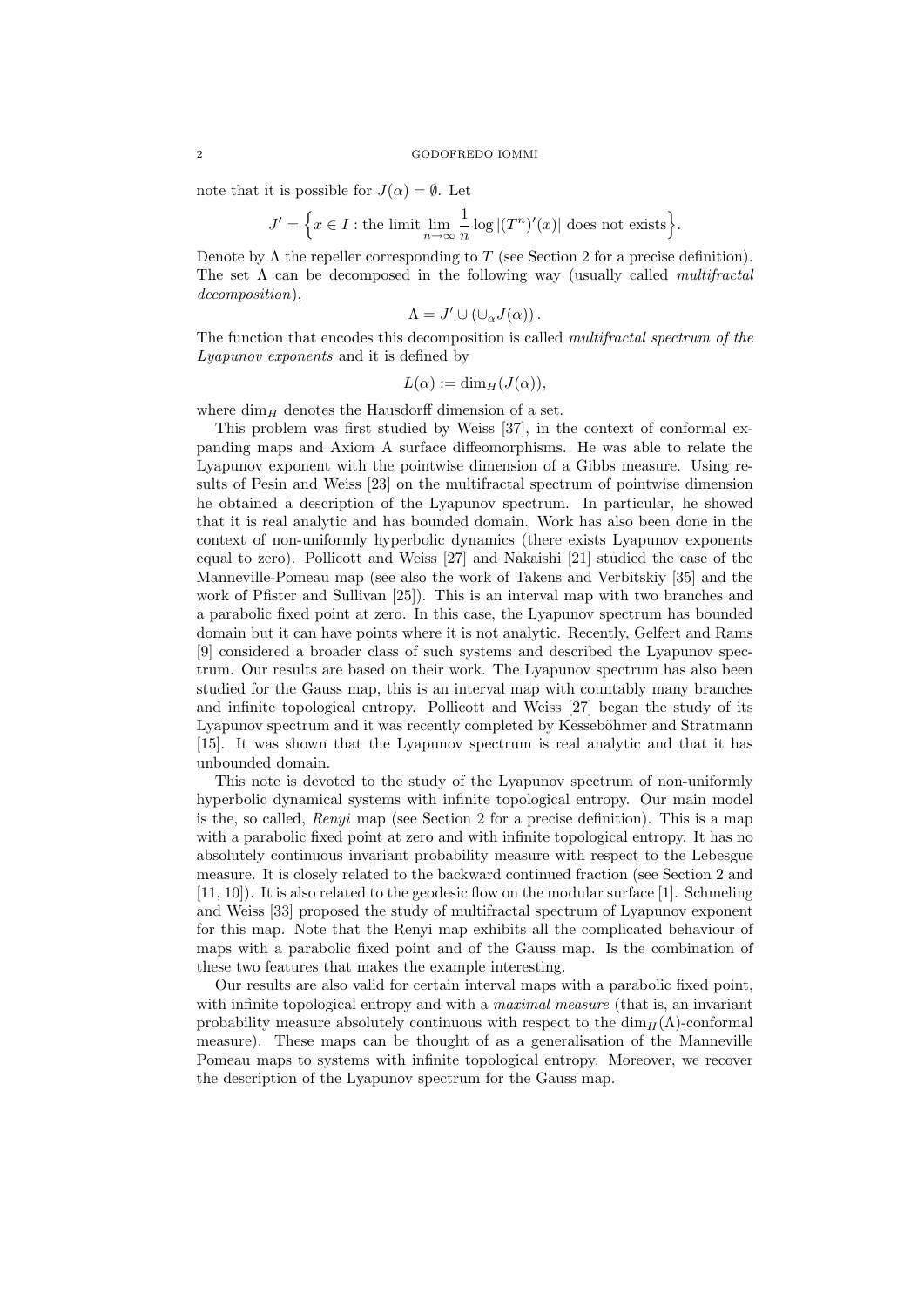We prove that, if  $T$  is a map with countably many full branches and (possibly) a parabolic fixed point then

$$
L(\alpha) = \frac{1}{\alpha} \inf_{t \in \mathbb{R}} (P(-t \log |T'|) + t\alpha),
$$

where  $P(\cdot)$  denotes the topological pressure. For precise definitions and statements see Sections 3 and 4.

In this infinite entropy setting, the domain of the spectrum is unbounded and points of non differentiability might exists. There are level sets for which there are no measures of full dimension (that is an invariant measure,  $\mu$ , such that  $\mu(J(\alpha)) =$ 1 and dim<sub>H</sub>  $\mu = \dim_H J(\alpha)$ . We also give conditions that ensure the existence of inflection points (see Section 5). We stress that the spectrum is not concave. To the best of our knowledge this is the first time were conditions of this type are given.

One of the main difficulties in this setting is to describe the thermodynamic formalism. That is, the behaviour of the pressure function and the existence and uniqueness of equilibrium measures (see Section 3). Two are the sources of difficulties, on the one hand we have to deal with the lack of hyperbolicity produced by the parabolic fixed point, and on the other, the natural symbolic model for these systems is the (non-compact) full-shift on a countable alphabet. We completely describe the thermodynamic formalism for maps with countably many full branches and a parabolic fixed point. First, we prove existence of equilibrium measures with good ergodic properties corresponding to the potentials  $-t \log |T'|$  with  $t \in (t^*, \dim_H \Lambda)$  (see Section 3 for precise statements). We consider sub-systems of T and construct a sequence of invariant measures that converges to the desired equilibrium measure. Here, the interval structure of the system is used. In order to prove that the equilibrium measure is unique we make use of the theory of countable Markov shifts, as developed by Sarig [30]. The renewal shift (see [31]) has been used to model the Manneville Pomeau map. We introduce a family of Markov shifts, that can be thought of as a generalisation of the *renewal shift*, which serve as symbolic models for maps with N-full branches and a parabolic fixed point. The main feature of these Markov shifts is that they model the system minus the parabolic fixed point and its pre-imaeges. That is, they serve as model for the hyperbolic part of the system. We describe the thermodynamic formalism for such maps. We also consider a symbolic model for the hyperbolic part of maps with countably many branches and a parabolic fixed point. Applying results of Buzzi and Sarig [7] to these Markov shifts we prove uniqueness of equilibrium measures. We also prove that the pressure function  $t \to P(-t \log |T'|)$  is real analytic for  $t \in (t^*, \dim_H \Lambda)$ and equal to zero for  $t \ge \dim_H \Lambda$ .

Note that the above results are relevant also at a symbolic level. Indeed, the thermodynamic formalism is only completely understood for countable Markov shifts with very simple combinatorics. Thermodynamic formalism for Markov shifts close to the full-shift have been completely studied by Mauldin and Urbanski [19] and by Sarig [31]. Also, the thermodynamic formalism for renewal shift was studied by Sarig [31]. The Markov shifts we consider here are to be added to this list.

The structure of the paper is as follows. In Section 2 we define the dynamical systems that we are going to work with. Section 3 is devoted to the thermodynamic formalism for such systems. Existence and uniqueness of equilibrium measures is discussed. In Section 4 our main result concerning multifractal analysis of Lyapunov exponent is stated. Its differences with the classical hyperbolic setting are discussed.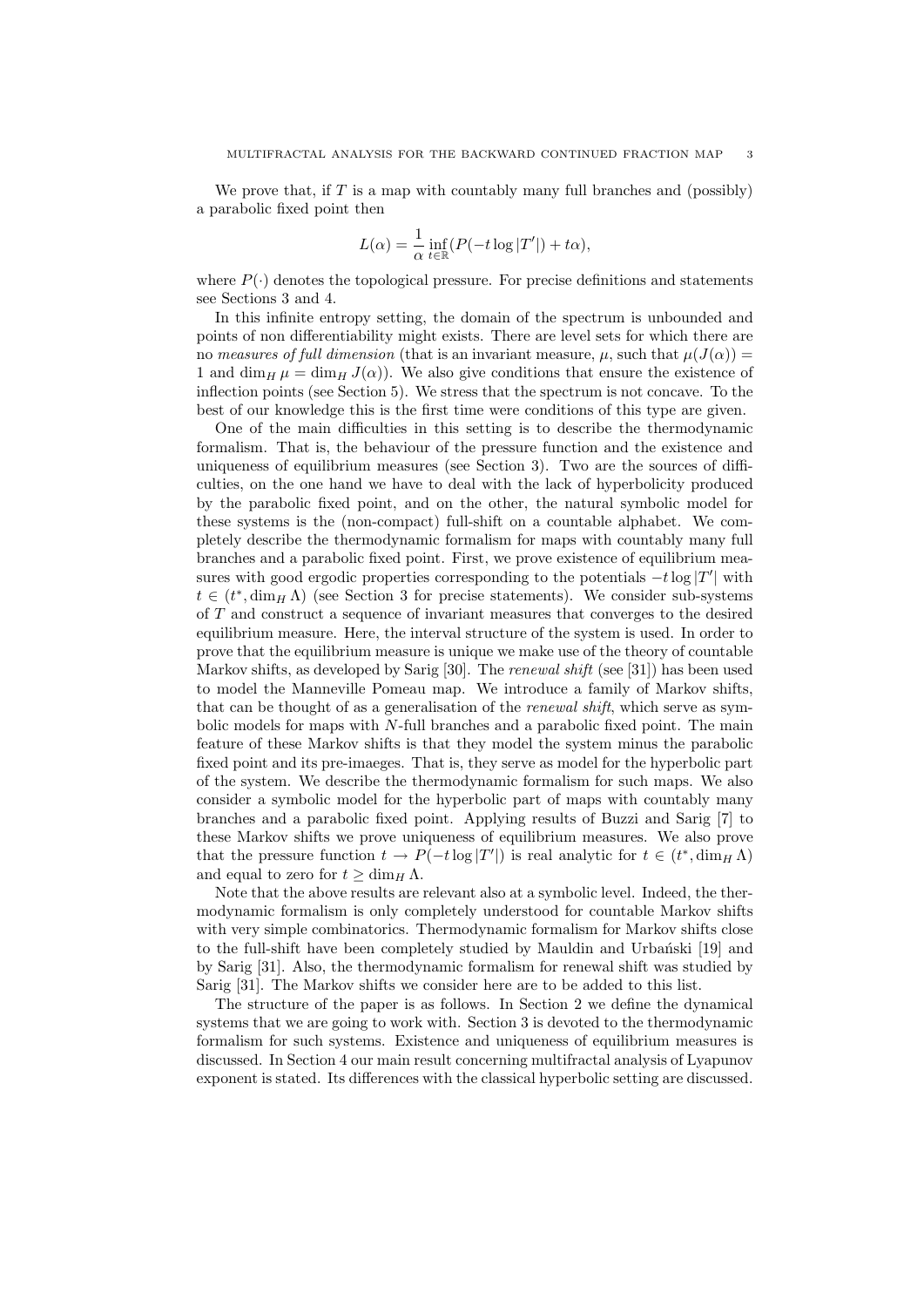In Section 5 we study conditions that ensure the existence of inflection points. Note that all the Lyapunov spectra considered in this paper have inflection points. The proofs are left to the end of the note.

# 2. The dynamical systems

In this section we describe the dynamical systems that we are going to consider. Let  $I = \bigcup_{n=1}^{\infty} I_n \subset [0,1]$  be a countable (infinite) union of closed intervals with disjoint interiors. Let  $T: I \to [0,1]$  be a map such that

- (1) T is of class  $C^{1+\epsilon}$  (on each sub-interval).
- (2) There exists  $m \in \mathbb{N}$  and  $p \in \bigcup_{n=1}^{\infty} I_n$  such that  $|(T^m)'(x)| > 1$  for every  $x \in I \setminus \{p\}.$
- (3)  $T(p) = p$  and  $|T'(p)| \ge 1$
- (4) If  $int(I_n)$  denotes the interior of  $I_n$ , then  $\overline{T(int(I_n))} = [0,1]$  for every  $n \in \mathbb{N}$ .
- (5) There exists  $\gamma > 1$  and  $C > 0$  such that for every  $n \in \mathbb{N}$  and  $x \in I_n$  we have that  $C^{-1}n^{\gamma} \leq |T'(x)| \leq Cn^{\gamma}$ .

Denote by  $I_{i_0...i_{n-1}} = \bigcap_{j=0}^{n-1} T^{-j} I_{i_j}$  the cylinder of length n. We also consider a distortion assumption as in the work of Gelfert and Rams [8, 9]. We assume the map  $T$  to have the *tempered distortion* property, that is, there exists a positive sequence  $(\rho_n)_n$  decreasing to zero such that for every  $n \in \mathbb{N}$  we have

$$
\sup_{(i_0...i_n)} \sup_{x,y \in I_{i_0...i_n}} \frac{|(T^n)'(x)|}{|(T^n)'(y)|} \le \exp(n\rho_n).
$$

Such maps will be called Markov-Renyi maps or simply  $MR$ -maps. The repeller  $\Lambda$ of  $T$  is defined by

$$
\Lambda:=\bigcap_{n=0}^\infty T^{-n}I.
$$

We will consider three examples, each of one exhibiting one of the possible behaviours of the multifractal spectrum.

2.1. The Gauss map. An irrational number  $x \in (0,1)$  can be written as a continued fraction of the form

$$
x = \frac{1}{a_1 + \frac{1}{a_2 + \frac{1}{a_3 + \dots}}} = [a_1 a_2 a_3 \dots],
$$

where  $a_i \in \mathbb{N}$ . For a general account on continued fractions see [12, 16]. The  $n-th$ approximant  $p_n(x)/q_n(x)$  of the number  $x \in [0,1]$  is defined by

(1) 
$$
\frac{p_n(x)}{q_n(x)} = \frac{1}{a_1 + \frac{1}{a_2 + \frac{1}{\cdots + \frac{1}{a_n}}}}
$$

The Gauss map  $G : (0,1] \to (0,1]$ , is the interval map defined by

$$
G(x) = \frac{1}{x} - \left[\frac{1}{x}\right],
$$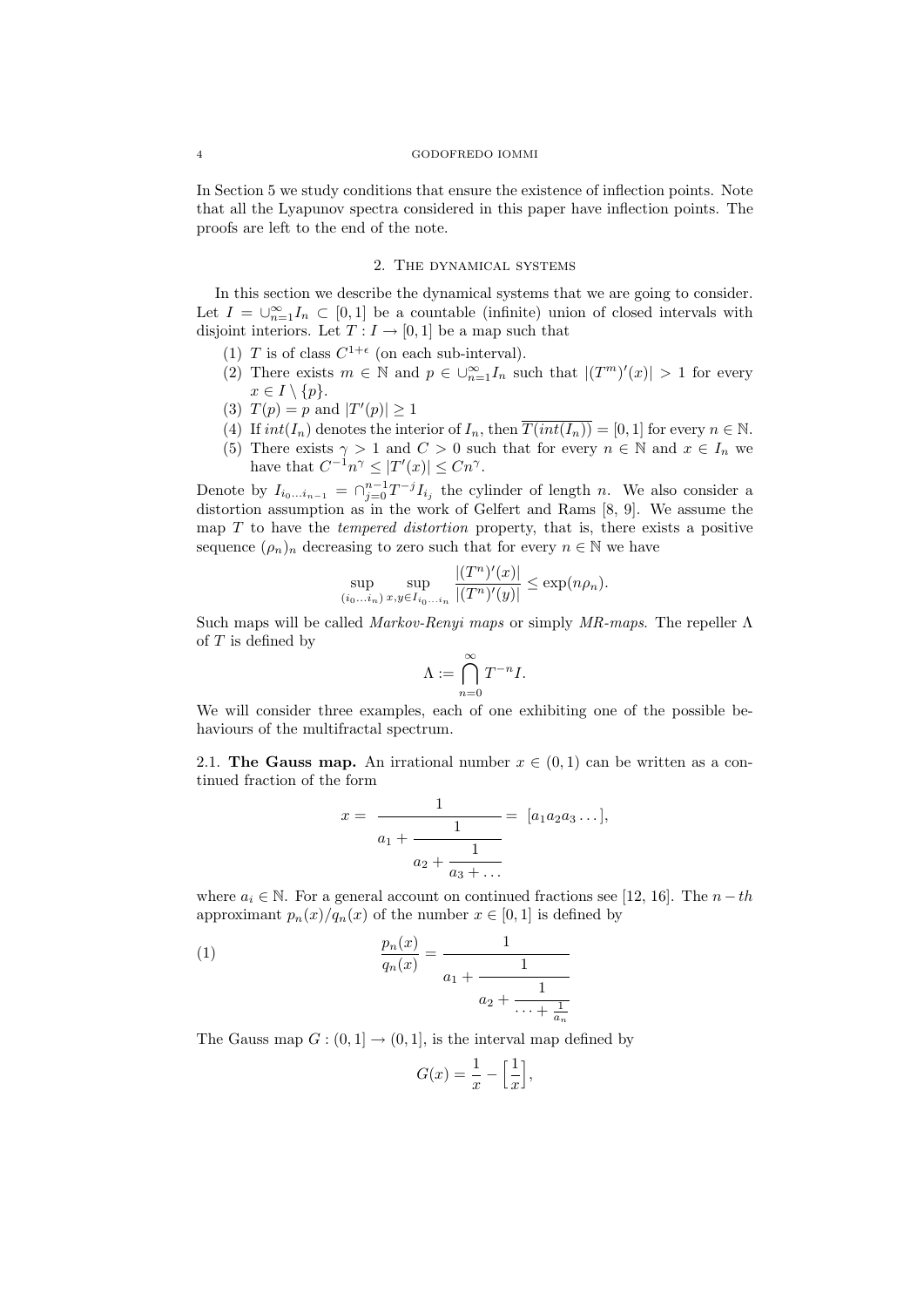This map is closely related to the continued fraction expansion. Indeed, for 0 <  $x < 1$  with  $x = [a_1 a_2 a_3 \dots]$  we have that  $a_1 = [1/x], a_2 = [1/Gx], \dots, a_n =$  $[1/G^{n-1}x]$ . In particular, the Gauss map acts as the shift map on the continued fraction expansion,

$$
a_n = \Big[1/G^{n-1}x\Big].
$$

The Lyapunov exponent of the Gauss map  $G$  at the point  $x$ , whenever the limit exists, satisfies (see [27])

(2) 
$$
\lambda(x) = -\lim_{n \to \infty} \frac{1}{n} \log \left| x - \frac{p_n(x)}{q_n(x)} \right|,
$$

Therefore, the Lyapunov exponent of the Gauss map quantifies the exponential speed of approximation of a number by its approximants (see [27]). Note that in this case we have that  $\dim_H(\Lambda) = 1$ . There exists an absolutely continuous ergodic G−invariant measure,  $\mu_G$ , called the *Gauss measure*, defined by

$$
\mu_G(A) = \frac{1}{\log 2} \int_A \frac{1}{1+x} dx.
$$

where  $A \subset [0, 1]$  is a Borel set. From the Birkhoff ergodic theorem we obtain that  $\mu_G$ -almost everywhere (and hence Lebesgue almost everywhere)

(3) 
$$
\lambda(x) = \frac{\pi^2}{6 \log 2}.
$$

Note that the range of values of the Lyapunov exponent is  $[2\log \left(\frac{1+\sqrt{5}}{2}\right)]$  $\Big)$ ,  $\infty)$  (see [15, 27]).

2.2. The infinite Manneville-Pomeau map. This is a generalisation of the well known Manneville Pomeau map [18]. Let  $I_n = \left[\frac{n-1}{n}, \frac{n}{n+1}\right)$ , for every  $n \geq 1$ . The map  $T: \bigcup_{n=1}^{\infty} I_n \to [0,1]$  is defined by

$$
T(x)|I_n = n(n+1)x + \frac{1-n}{n+1},
$$

for every  $n > 1$  and  $T|I_1$  is such that

- (1)  $T(I_1) = [0, 1],$
- (2)  $T'(x) > 1$  for every  $x \in I_1 \setminus \{0\},\$
- (3)  $T(0) = 0$  and  $T'(0) = 1$ ,
- (4) There exits  $\beta > 0$  and  $\delta > 0$  such that  $T|_{[0,\delta)}(x) = x + x^{1+\beta}$ .

Note that in this case  $\dim_H(\Lambda) = 1$ . If  $\beta \in [0, 1]$  the map has a probability invariant measure absolutely continuous with respect to the Lebesgue measure. Note that the orbits spend a large amount of time near the parabolic fixed point. The condition on the class of differentiability implies that the amount of time is not long enough to make the invariant measure infinite (see [17]). Indeed, in this case the map is of class  $C^{1+\epsilon}$  but not of class  $C^2$ .

If  $\beta > 1$  then the map has a sigma-finite (but infinite) invariant measure absolutely continuous with respect to the Lebesgue measure.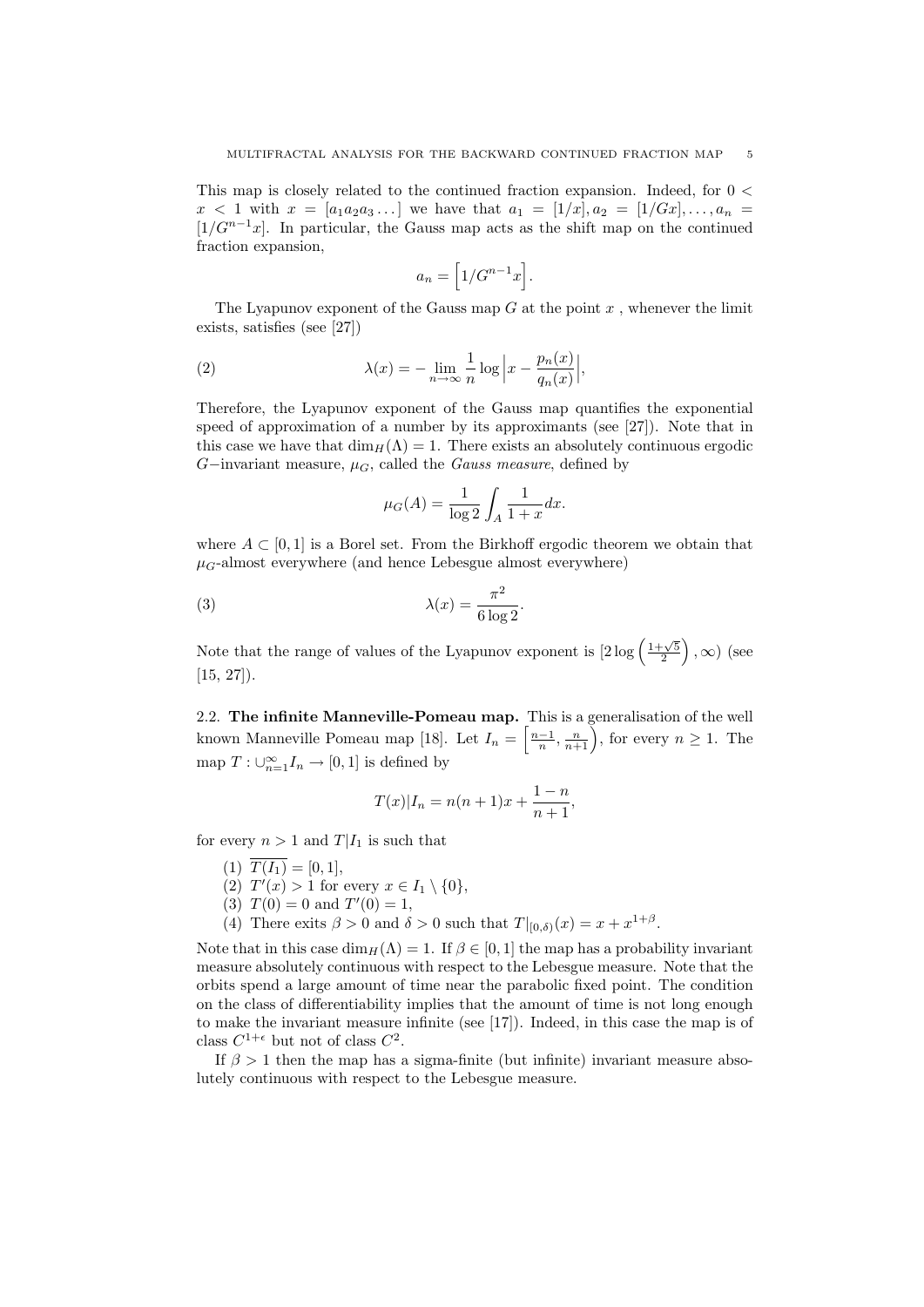2.3. The Renyi map. The map  $R : [0, 1) \rightarrow [0, 1)$  is defined by

$$
R(x) = \frac{1}{1-x} - \left[\frac{1}{1-x}\right],
$$

where  $[a]$  denotes the integer part of the number a. It was introduced by Renyi in [28] and we will refer to it as the Renyi map. The ergodic properties of this map have been studied, among others, by Adler and Flatto [1] and by Renyi himself [28]. This is a map with infinitely many branches and infinite topological entropy. It has a parabolic fixed point at zero. It is closely related to the backward continued fraction algorithm [11, 10]. Indeed, every irrational number  $x \in [0, 1)$  has unique infinite backward continued fraction expansion of the form

$$
x = \frac{1}{a_1 - \frac{1}{a_2 - \frac{1}{a_3 - \dots}}} = [a_1 a_2 a_3 \dots]_B,
$$

where the coefficients  $\{a_i\}$  are integers such that  $a_i > 1$ . The Renyi map acts as the shift on the backward continued fraction (see [11, 10]). In particular,

If  $x = [a_1 a_2 a_3 \dots]_B$  then  $R(x) = [a_2 a_3 \dots]_B$ .

This continued fraction has been used, for example, to obtain results on inhomogenous diophantine approximation (see [26]). Note that in this case  $\dim_H(\Lambda) = 1$  and that the 1−conformal measure is the Lebesgue measure. Renyi [28] showed that there exists an infinite  $\sigma$ −finite invariant measure,  $\mu_R$ , absolutely continuous with respect to the Lebesgue measure. It is defined by

$$
\mu_R(A) = \int_A \frac{1}{x} \, dx,
$$

where  $A \subset [0,1]$  is a Borel set. There is no finite invariant measure absolutely continuous with respect to the Lebesgue measure.

2.4. A pathological example. The following example does not satisfy condition (5) and will be used in Section 3 to illustrate the type of phenomena that we are ruling out by imposing this condition.

Let  $x(n) = 2n(\log 2n)^2$  ad take  $N > 0$  such that  $\sum_{n>N} x(n)^{-1} < 1$ . Let  $(I_n)_n$ be a sequence of disjoint intervals such that  $I_n \subset [0,1]$  and  $|I_n| = x(n)^{-1}$ , where  $|\cdot|$  denotes the length of the interval. For every  $n > 1$  define  $T|I_n$  as a piecewise linear map of slope  $x(n)$ . Let  $I_1 = [0, x(1)]$  and define  $T|I_1$  to be such that

- (1)  $\overline{T(I_1)} = [0, 1],$
- (2)  $T'(x) > 1$  for every  $x \in I_1 \setminus \{0\},\$
- (3)  $T(0) = 0$  and  $T'(0) = 1$ ,
- (4) There exits  $\alpha > 0$  and  $\delta > 0$  such that  $T|_{[0,\delta)}(x) = x + x^{1+\alpha}$ .

# 3. Thermodynamic formalism

A major tool in the study of multifractal analysis (and in the dimension theory of dynamical systems in general) is the thermodynamic formalism. In the present setting, the version for countable Markov shifts developed by Sarig [30] will be used (see also the work by Mauldin and Urbanksi  $[19]$ ).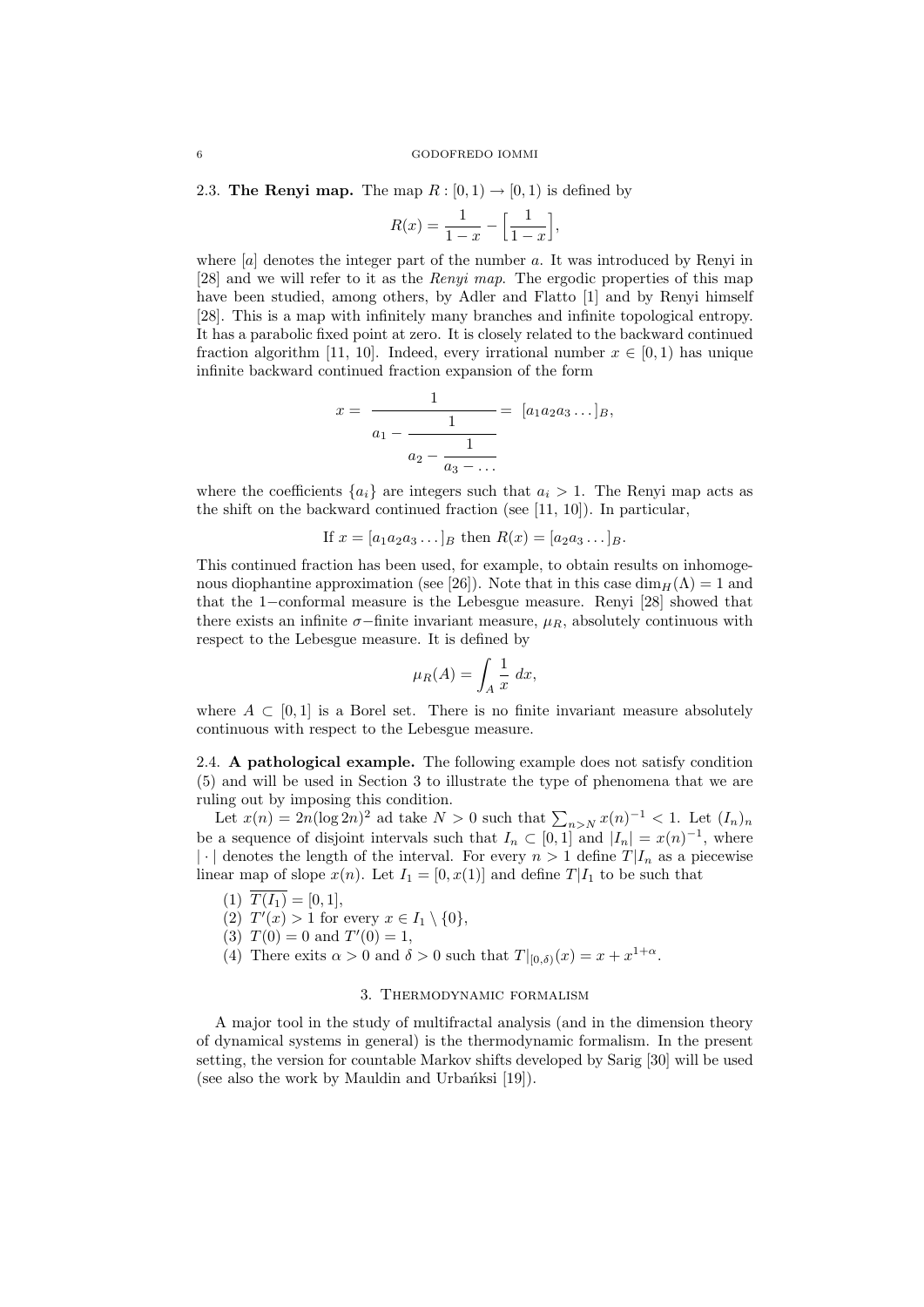**Definition 3.1.** Let T be an MR-map, denote by  $\mathcal{M}_T$  the set of T−invariant probability measures. Let  $\phi : \Lambda \to \mathbb{R}$  be a continuous potential. The topological pressure of  $\phi$  with respect to T is defined, via the variational principle, by

$$
P_T(\phi) = P(\phi) = \sup\{h(\mu) + \int \phi \, d\mu : \mu \in \mathcal{M}_T \text{ and } -\int \phi \, d\mu < \infty\},
$$

where  $h(\mu)$  denotes the measure theoretic entropy of T with respect to  $\mu$ .

A measure  $\mu_{\phi} \in \mathcal{M}_T$  is called an *equilibrium measure* for  $\phi$  if it satisfies:

$$
P(\phi) = h(\mu_{\phi}) + \int \phi \ d\mu_{\phi}.
$$

The difficulties to describe the thermodynamic formalism are twofold. First, we have to deal with the lack of hyperbolicity produced by the parabolic fixed point. Secondly, the natural symbolic model for these maps is the (non-compact) full-shift on an infinite alphabet. As one might expect, these two dynamical features reflects on the behaviour of the pressure. Indeed, for  $t < \dim_H(\Lambda)$  the behaviour of the pressure is governed by the sub-systems with large entropy and for  $t > \dim_H(\Lambda)$  it is governed by the parabolic fixed point. If there is no parabolic fixed point (as in the case of the Gauss map) then it is only the sub-systems of positive entropy that have influence on the pressure.

The next theorems describe the thermodynamic formalism for MR-maps. We will rule out the trivial case in which  $\log |T'|$  is cohomologous to a constant. That is, the case in which there exists a continuous function  $\psi : \Lambda \to \mathbb{R}$  and a constant  $c \in \mathbb{R}$  such that  $\log |T'| = \psi - \psi \circ T + c$ . We will assume that the parabolic fixed point  $p \in I$  is equal to zero.

**Theorem 3.1.** Let T be a MR-map. If  $T(0) = 0$  and  $|T'(0)| = 1$  then there exists  $t^* \geq 0$  such that

- (1) If  $t < t^*$  then  $P(-t \log |T'|) = \infty$ .
- (2) If  $t \in (t^*, \dim_H(\Lambda))$  then  $P(-t \log |T'|)$  is finite, positive, strictly decreasing, strictly convex and real analytic. Moreover, there exists a unique equilibrium measure for  $-t \log |T'|$ .
- (3) If  $t > \dim_H(\Lambda)$  then  $P(-t \log |T'|) = 0$  and the Dirac delta at zero,  $\delta_0$ , is the only equilibrium measure for  $-t \log |T'|$ .

The pressure function is differentiable at  $t = \dim_H(\Lambda)$  if and only if  $\delta_0$  is the only equilibrium measure for  $-\dim_H(\Lambda) \log |T'|$ .

The Renyi map, R, satisfies the hypothesis of the above theorem. In this case we have that  $t^* = 1/2$ . Since  $\dim_H(\Lambda) = 1$  and there is no finite absolutely continuous measure with respect to the Lebesgue measure, the pressure function is differentiable at  $t = 1$ . A MR-map T for which the pressure function behaves like in Theorem 3.1 and which is differentiable at  $t = \dim_H(\Lambda)$  will be called Renyi like.

On the other hand, the infinite Manneville Pomeau map, when  $\beta \in (0,1)$ , is such that  $\dim_H(\Lambda) = 1$  and it has a finite absolutely continuous measure with respect to Lebesgue. Therefore, the pressure function is not differentiable at  $t = 1$ . A MR-map T for which the pressure function behaves like in Theorem 3.1 and which is not differentiable at  $t = \dim_H(\Lambda)$  will be called *infinite Manneville Pomeau like.* 

The main feature of the proof of Theorem 3.1 (see Section 6) is the construction of a symbolic model for the systems without the parabolic fixed point. This is a generalisation of the method used to study Manneville-Pomeau maps. Using results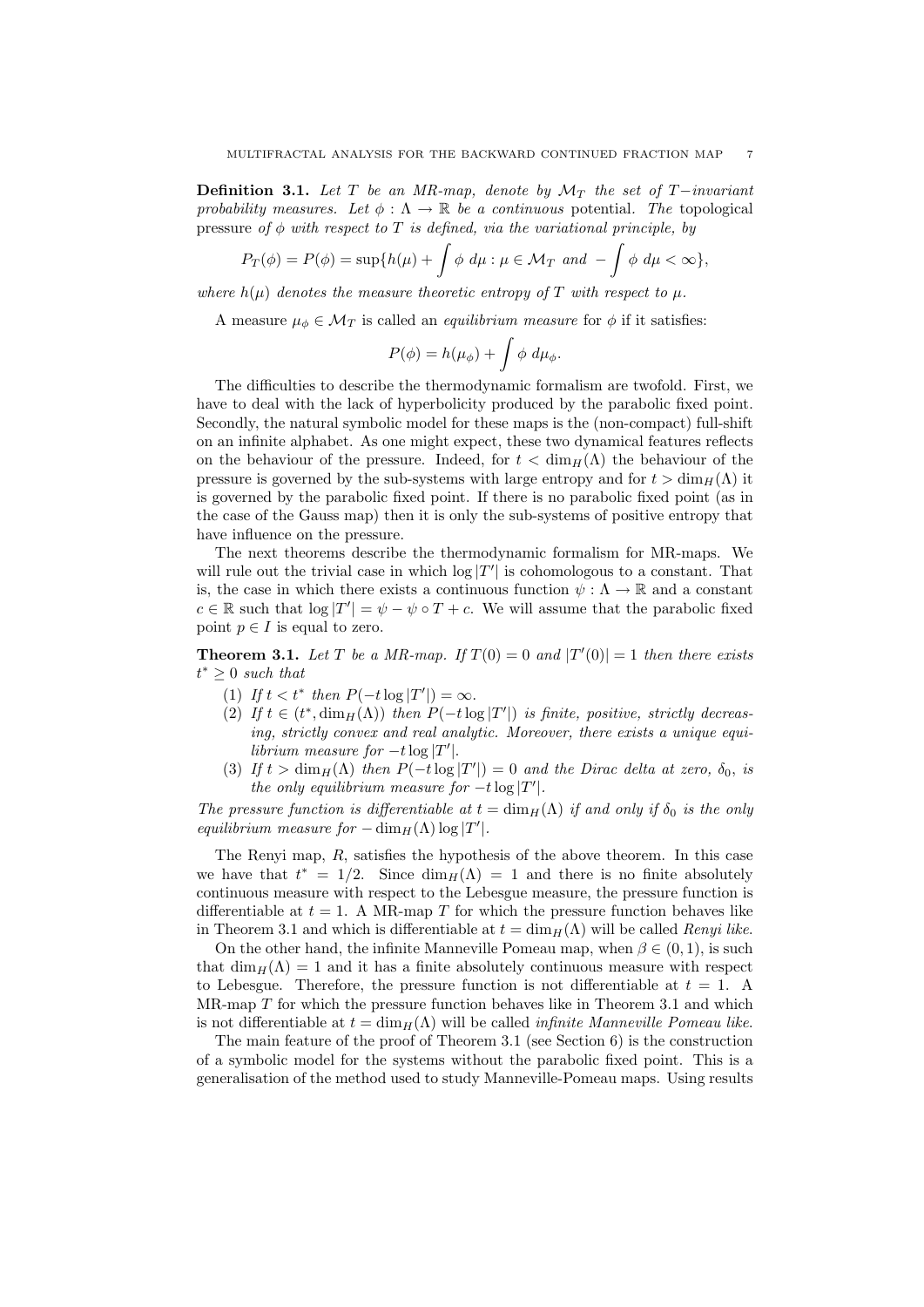by Buzzi and Sarig [7] it is possible to prove that the equilibrium measure is unique. Note that the proof of existence is achieved using approximation arguments on the interval.

If the map  $T$  does not have a parabolic fixed point then the thermodynamic formalism was described in [27],

**Theorem 3.2** (Pollicott-Weiss). Let T be a MR-map. If there exists  $m > 0$  such that  $|(T^m)'(x)| > 1$  for every  $x \in \Lambda$  then there exists  $t^* \geq 0$  such that

- (1) If  $t < t^*$  then  $P(-t \log |T'|) = \infty$ .
- (2) If  $t > t^*$  then  $P(-t \log |T'|)$  is finite, strictly decreasing, strictly convex and real analytic. Moreover, there exists a unique equilibrium measure for  $-t\log |T'|$ .

The Gauss map, G, satisfies the above hypothesis. In this case  $t^* = 1/2$ . Mayer [20] proved that the pressure function  $t \to P(-t \log |G'|)$  has a logarithmic singularity at  $1/2$  and that for  $t > 1/2$ , is real analytic. With our methods we recover the description of the pressure function. Results on ergodic optimization [14] allow us to prove that the slope of the asymptote for  $t \to +\infty$  is the golden mean:  $(1+\sqrt{5})/2$ . A MR-map T for which the pressure function behaves like in Theorem 3.2 will be called Gauss like.

Example 3.1. Let T be the pathological example defined in subsection 2.4. The pressure function for this map is such that

$$
P(-t \log |T'|) = \begin{cases} \infty & \text{if } t < \dim_H(\Lambda), \\ 0 & \text{if } t \ge \dim_H(\Lambda). \end{cases}
$$

## 4. The Lyapunov spectrum

The Lyapunov spectrum of a piecewise uniformly expanding map,  $T: \cup_{i=1}^n I_i \to \mathbb{R}$ I, was described by Weiss [37]. It is real analytic and it has bounded domain. In our setting both properties might fail simultaneously. We will prove that the parabolic fixed point can force the Lyapunov spectrum to have points of non-differentiability. The fact that the system has infinitely many branches implies that the spectrum always has unbounded domain. Moreover, it always has an inflection point (see Section 5 for a more detailed discussion).

The formula we obtain for the multifractal spectrum has been obtained in other settings [9, 15, 21, 27]. We now state our results regarding the multifractal spectrum.

**Theorem 4.1.** Let T be an MR-map. Then the domain of  $L(\cdot)$  is an unbounded sub-interval of [0, $\infty$ ) and

(4) 
$$
L(\alpha) = \frac{1}{\alpha} \inf_{t \in \mathbb{R}} (P(-t \log |T'|) + t\alpha).
$$

 $Also, \dim_H(J') = \dim_H(\Lambda).$ 

The following number plays an important role in the description of the multifractal spectrum,

### Definition 4.1. Let

(5) 
$$
\alpha^* := \lim_{t \to \dim_H(\Lambda)^-} \frac{d}{dt} P(-t \log |T'|).
$$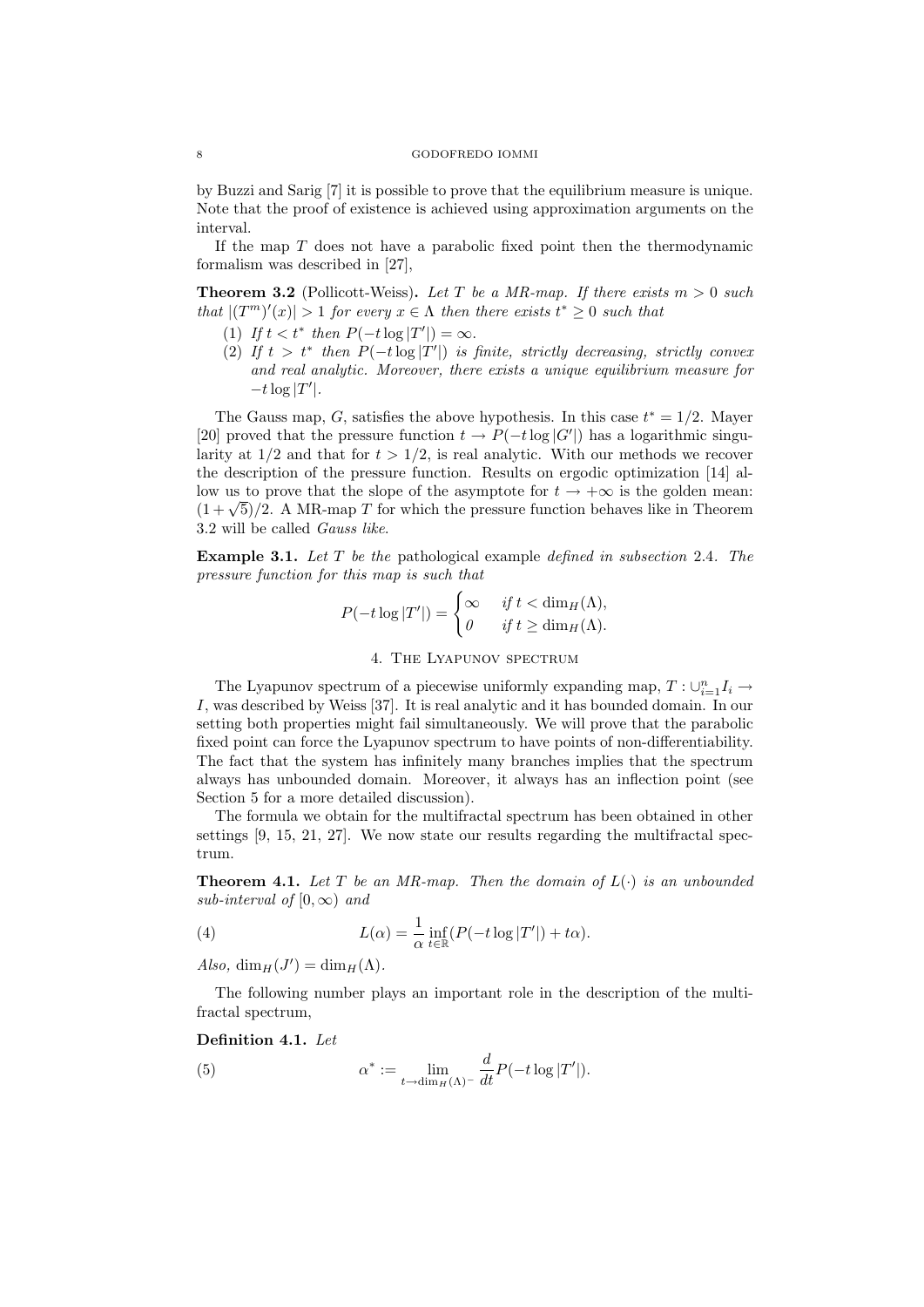Because of the convexity of the pressure such a limit always exists.

Since the pressure function has three different types of behaviour this yields to three different types of Lyapunov spectra.

**Theorem 4.2.** If  $T$  is a MR-map with a parabolic fixed point then the Lyapunov spectrum has unbounded domain and it has an inflection point. Moreover,

- (1) if the pressure function is differentiable at  $t = \dim_H \Lambda$  then the multifractal spectrum is real analytic; it is strictly decreasing and there exists a measure of full dimension for every level set.
- (2) If there exists a measure of maximal dimension for the repeller then  $\alpha^* > 0$ and for every  $\alpha \in [0, \alpha^*]$  we have  $L(\alpha) = \dim_H(\Lambda)$ . If  $\alpha > \alpha^*$  then there exists measures of full dimension for every level set  $J(\alpha)$  and the multifractal spectrum is real analytic.

The Renyi map satisfies the assumptions of Theorem 4.2. Its Lyapunov spectrum has a unique maximum at zero,  $L(0) = 1$ . That is, the set of points for which the Lyapunov exponent is equal to zero has full Hausdorff dimension. The domain of the Lyapunov spectrum is the interval  $[0, +\infty)$ . It is strictly decreasing and it has an inflection point. Moreover, as in the case of the Gauss map,  $\lim_{\alpha \to +\infty} L(\alpha) = 1/2$ .

For the infinite Manneville Pommeau map (with  $\beta \in [0,1]$ ) the Lyapunov spectrum has domain equal to  $[0, +\infty)$ . Moreover,  $\alpha^* > 0$  and for every  $\alpha \in [0, \alpha^*]$ the Lyapunov spectrum has full Hausdorff dimension,  $L(\alpha) = 1$ . For  $\alpha > \alpha^*$  the function  $L(\alpha)$  is strictly decreasing and it has an inflection point.

Note that is the influence of the parabolic fixed point that forces the level set of zero to have full Hausdorff dimension. Depending on the tangency of the system T at this point (or equivalently, whether the map admits or not a finite invariant measure absolutely continuous with respect to the  $\dim_H(\Lambda)$ –conformal measure), the level set corresponding to zero is the only level set of full dimension.

**Theorem 4.3.** If T is an MR-map such that  $|(T^m)'(x)| > 1$  for some  $m > 0$  and for every  $x \in \Lambda$  then the Lyapunov spectrum has unbounded domain  $[\alpha_{\min}, +\infty)$ . It is increasing in the interval  $[\alpha_{\min}, \alpha^*]$  and decreasing in  $[\alpha^*, +\infty)$ . It has a unique maximum, it has an inflection point and it is real analytic. There exists measures of full dimension for every level set.

**Remark 4.1.** Note that  $\alpha_{\min} = \min\{\lambda(x) : x \in \Lambda\}$ .

The Gauss map satisfies the assumptions of the above Theorem. It was shown by Pollicott and Weiss [27] and by Kesseböhmer and Stratmann [15] that the domain of  $L(\cdot)$  is the interval  $\left[2\log\left(\frac{1+\sqrt{5}}{2}\right)\right]$  $\left( \alpha \right)$ ,  $\infty$ ). It has a maximum at  $\alpha^* = \frac{\pi^2}{6 \log 2}$  and  $\lim_{\alpha \to +\infty} L(\alpha) = 1/2.$ 

**Remark 4.2.** Let T be the pathological example defined in subsection 2.4. It is not possible to read from the topological pressure the range of values of the Lyapunov spectrum. Indeed, when differentiable the pressure has always derivative equal to zero. Nevertheless, using the approximation argument of subsection 7.1 it is possible to obtain lower bounds for the multifractal spectrum.

#### 5. Inflection points of the spectrum

There is almost no discussion in the literature, that we are aware of, regarding inflection points for the Lyapunov spectrum. It was only explicitly mentioned in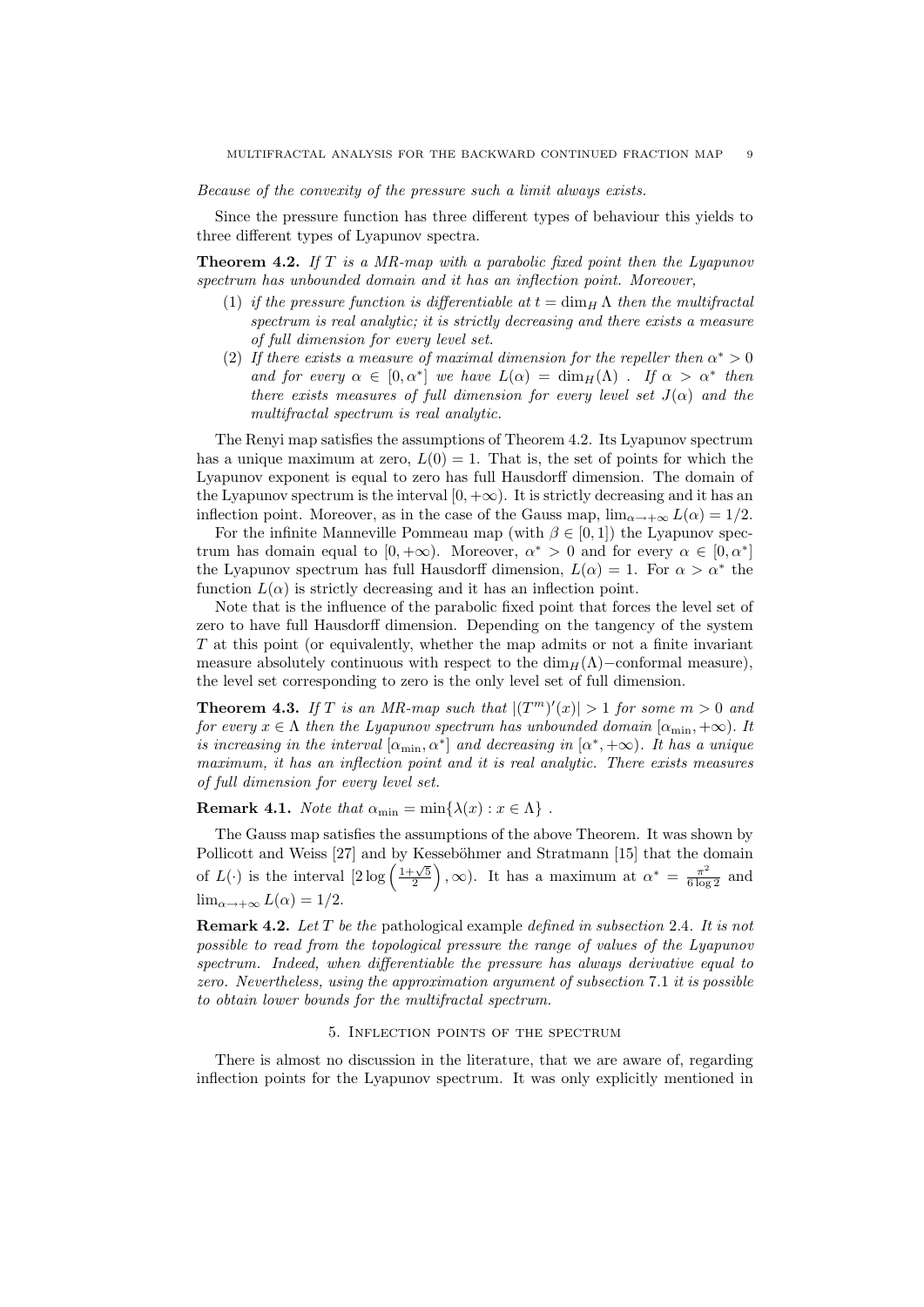the work of Kesseböhmer and Stratmann [15] for the Gauss map. Also Barreira and Saussol [4] gave some examples of non-concave multifractal spectra, although not for the Lyapunov spectrum. In the study of multifractal spectrum of pointwise dimension of certain non dynamically defined measures, non-concave multifractal spectra has been observed [2, 36].

In the present section we establish general conditions under which the Lyapunov spectrum has inflection points. Note that in our setting the Lyapunov spectrum always has such points. Indeed, it is a continuous function, it is concave at its maximum, it is strictly decreasing for sufficiently large values of  $\alpha$ , it is non-negative and it has unbounded domain.

Let us denote by  $\mu_{\alpha}$  the equilibrium measure corresponding to the potential  $-t_{\alpha} \log |T'|$  such that  $\int \log |T'| d\mu_{\alpha} = \alpha$ . Note that it is possible that such a measure does not exist, but if it does then

$$
L(\alpha) = \frac{1}{\alpha} \Big( P(t_{\alpha}) + t_{\alpha} \alpha \Big) = \frac{h(\mu_{\alpha})}{\alpha}.
$$

The next Theorem relates the maximum and the inflection points of the Lyapunov spectrum with the derivative (with respect to the dynamical parameter  $\alpha$ ) of the entropy of the equilibrium measures.

## Theorem 5.1. Let

 $\alpha > \min{\{\alpha' \in dom(L) : \text{ there exists a measure of full dimension } \mu_{\alpha'} \text{ for } J(\alpha')\}}.$ 

Then

(1) the point  $\alpha$  is a maximum of the Lyapunov spectrum  $L(\alpha)$  if and only if

$$
\frac{d}{d\alpha}h(\mu_{\alpha}) = L(\alpha),
$$

(2) the point  $\alpha$  is an inflection point of the Lyapunov spectrum  $L(\alpha)$  if and only if

$$
\frac{d^2}{d\alpha^2}h(\mu_\alpha) = 2L'(\alpha).
$$

Remark 5.1. For Renyi like and infinite Manneville Pomeau like maps we have that

 $\alpha^* = \min{\{\alpha' \in dom(L) : \text{there exists a measure of full dimension } \mu_{\alpha'} \text{ for } J(\alpha')\}},$ 

where the number  $\alpha^*$  was defined in equation (5). For Gauss like maps we have that

 $\alpha_{\min} = \min{\{\alpha' \in dom(L) : \text{there exists a measure of full dimension } \mu_{\alpha'} \text{ for } J(\alpha')\}},$ where  $\alpha_{\min}$  was defined in Remark 4.1.

The next Theorem gives a bound for where an inflection point can be situated.

**Theorem 5.2.** Every inflection point is larger than  $\alpha^*$ .

Note that it is possible for  $\alpha^* = 0$ . This occurs, for example, for the Renyi map.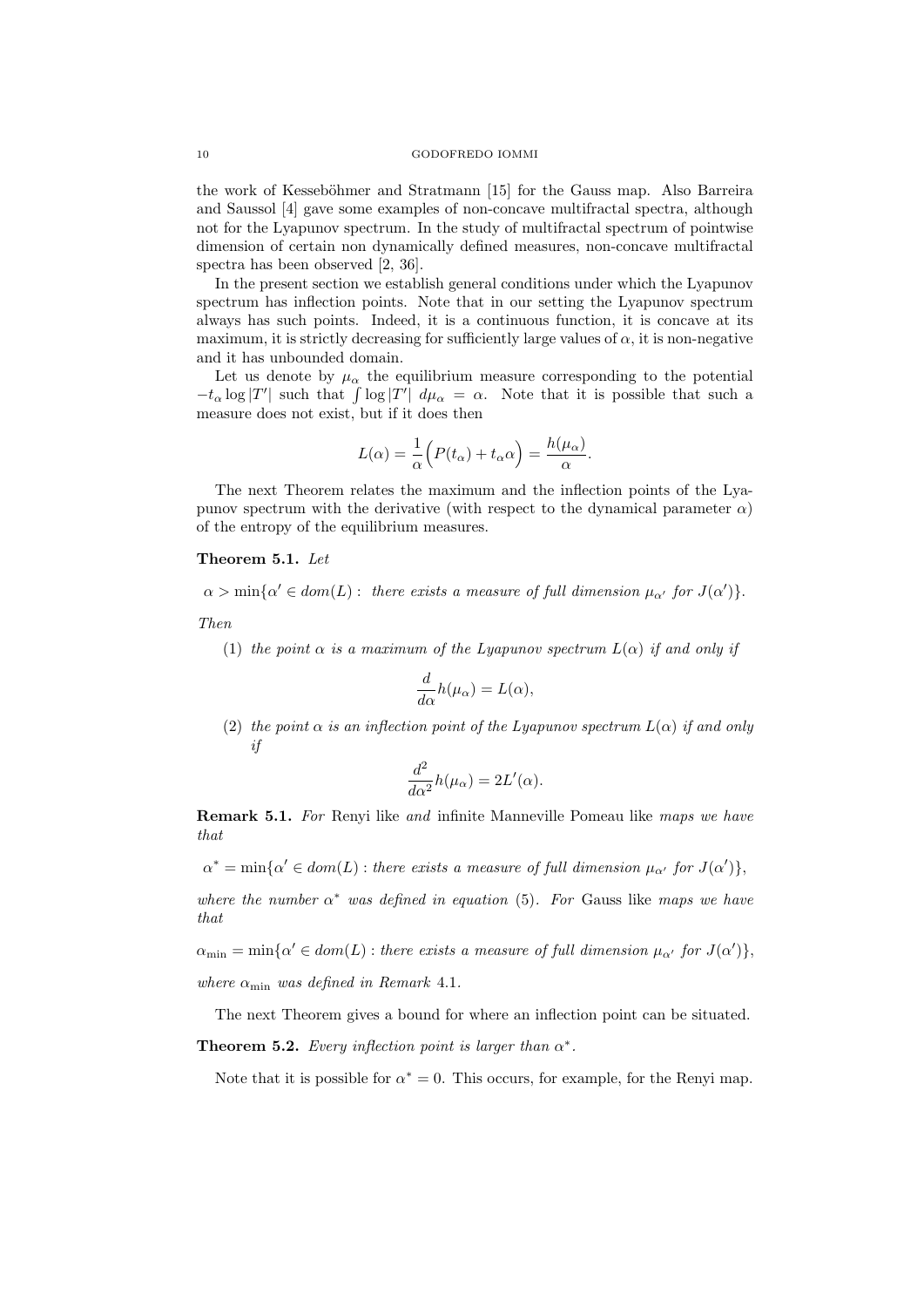6. Proof of Theorems 3.1 and 3.2, thermodynamic formalism.

We start by proving Theorem 3.1. We introduce a countable Markov shift that can be thought of as generalisation of the renewal shift (see [31]). Our proof is a combination of techniques coming from the theory of countable Markov shifts with properties of interval maps. Several of our arguments are of an approximation nature.

**Lemma 6.1.** There exists  $s \geq 0$  such that for every  $t < s$  the pressure function is infinity, that is

$$
P(-t\log|T'|)=\infty.
$$

*Proof.* Note that pressure function  $t \to P(-t \log |T'|)$  is non-increasing. Since the system has infinite entropy we have that  $P(0) = \infty$ . By the Bowen formula (see [8, 22]) we obtain that for every  $t > \dim_H(\Lambda)$  the pressure function is non positive. The result now follows.

Denote by  $t^* = \sup \{ s \in \mathbb{R} : \text{ if } t < s \text{ then } P(-t \log |T'|) = \infty \}.$  Note that  $t^* \leq$  $\dim_H(\Lambda)$ .

Lemma 6.2. The pressure function is such that

$$
\lim_{t \to t^*} P(-t \log |T'|) = \infty
$$

Proof. From hypothesis (5) on the definition of MR-maps we obtain that

$$
P(-t \log |T'|) \ge \log \sum_{n=1}^{\infty} n^{-t\gamma}.
$$

The result now follows.

Note that the pathological example of subsection 2.4 does not satisfy the above Lemma.

6.1. Equilibrium measures. We discuss now the existence of equilibrium measures for the potentials  $-t \log |T'|$  with  $t \in (t^*, \dim_H(\Lambda)).$ 

Denote by  $T_n$  the restriction of the map T to the set  $\bigcup_{i=1}^n I_i$  and let  $\Lambda_n$  be the corresponding repeller. Let  $P_n(\cdot)$  be the topological pressure corresponding to the dynamical system  $T_n$ .

Let  $\alpha > \alpha^*$  be fixed. Denote by  $\mu_n$  the equilibrium measure for the dynamical system  $T_n$  corresponding to a potential of the form  $-t_n \log |T'_n|$ , such that

$$
\int \log |T'| \ d\mu_n = \alpha.
$$

Such a measure exists for every n sufficiently large. This is due to the fact that for  $t > t^*$  we have  $P(-t \log |T'|) < \infty$  and (see [30])

$$
\lim_{n \to \infty} P_n(-t \log |T'|) = P(-t \log |T'|).
$$

We first show that this sequence has a limit point in  $\mathcal{M}_T$  (note that the mass could escape from the domain of the system, as it does for the sequence  $\{\delta_p :$ p fixed point for  $R$ , where  $\delta_p$  denotes the atomic measure supported in  $\{p\}$ . That is, we rule out the possibility of mass escaping the domain of the system. The following proof works for any accumulation point of the boundary of the partition. For simplicity we will assume that point to be equal to 1.

$$
\qquad \qquad \Box
$$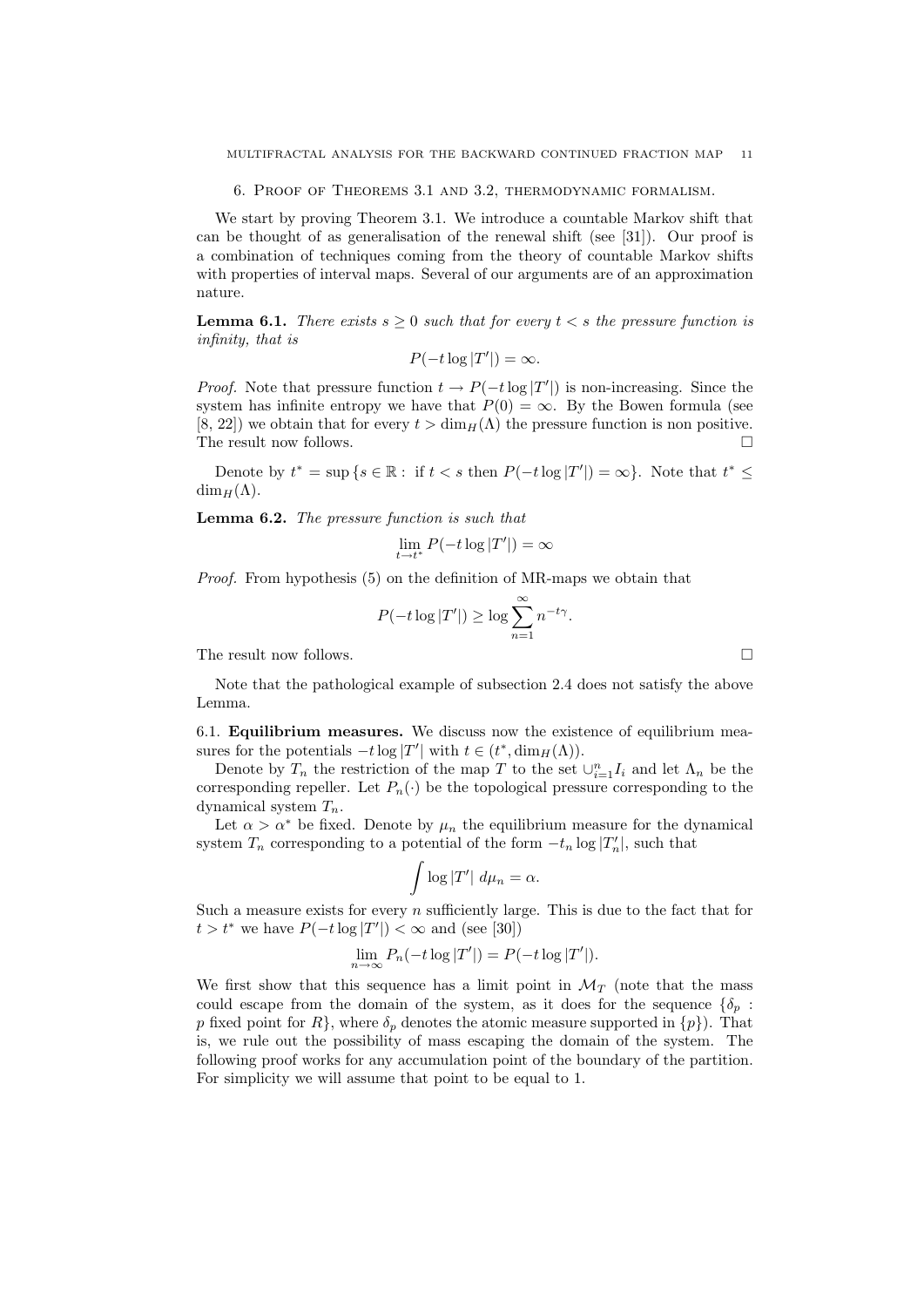**Lemma 6.3.** Let  $\alpha > \alpha^*$  then the sequence  $\{\mu_n\}$  is tight in [0, 1).

Proof. We have that

$$
\alpha = \int_0^1 \log |T'| \ d\mu_n = \int_0^{1-\epsilon} \log |T'| \ d\mu_n + \int_{1-\epsilon}^1 \log |T'| \ d\mu_n.
$$

For every  $n \in \mathbb{N}$  there exists  $\epsilon > 0$  such that

$$
M_{\epsilon} := \inf\{|\log |T'(x)|| : x \in (1 - \epsilon, 1)\} \ge n.
$$

Let us fix  $\epsilon > 0$ . We have that

$$
\alpha = \int_0^{1-\epsilon} \log |T'| d\mu_n + \int_{1-\epsilon}^1 \log |T'| d\mu_n \ge \int_0^{1-\epsilon} \log |T'| d\mu_n + M_{\epsilon}\mu_n([1-\epsilon,1]).
$$
  
Thus,

Thus,

$$
\frac{\alpha - \int_0^{1-\epsilon} \log |T'| \ d\mu_n}{M_{\epsilon}} \ge \mu_n([1-\epsilon, 1]).
$$

Since  $\int_0^{1-\epsilon} \log |T'| d\mu_n \ge 0$ , we obtain that

$$
\mu_n([1-\epsilon, 1]) \leq \frac{\alpha}{M_{\epsilon}}.
$$

Therefore, for every  $\delta > 0$  there exists  $\epsilon(\delta) > 0$  such that  $\mu_n([0, 1 - \epsilon(\delta)]) > 1 - \delta$ . That is, the sequence  $\{\mu_n\}$  is tight. Therefore, if  $\mu_\alpha$  is a weak<sup>\*</sup> accumulation point of the sequence  $\{\mu_n\}$  then  $\mu_n([0, 1)) = 1$ of the sequence  $\{\mu_n\}$  then  $\mu_\alpha([0,1)) = 1$ .

**Remark 6.1.** Note that the assumption  $\alpha > \alpha^*$  is equivalent to  $t \in (t^*, \dim_H(\Lambda))$ .

We have proved that given  $\alpha > \alpha^*$  there exists a sequence  $\{t_n\} \in \mathbb{R}$  such that the equilibrium measures,  $\mu_n$ , for  $-t_n$  log  $|T'|$  restricted to  $\Lambda_n$  has an accumulation point  $\mu_{\alpha}$ . For sufficiently large values of n we have that  $t_n \in (t^*, \dim_H(\Lambda))$ . In particular it has a convergent subsequence. Let us denote by  $t_{\alpha}$  such an accumulation point.

**Lemma 6.4.** The measure  $\mu_{\alpha}$  is an equilibrium measure for  $-t_{\alpha} \log |T'|$ .

Proof. Recall that results by Sarig [30] (see also the work of Mauldin and Urbański [19]) imply that

$$
\lim_{n \to \infty} P_n(-t \log |T'|) = P(-t \log |T'|).
$$

Note that the pressure is monotonous on  $n$ , that is, for every continuous potential  $\phi: \Lambda \to \mathbb{R}$  we have

$$
P_n(\phi) \le P_{n+1}(\phi).
$$

In particular, we have that

$$
\lim_{n \to \infty} P_n(-t_n \log |T'|) = P(-t_\alpha \log |T'|).
$$

From our definition of pressure we obtain

$$
\lim_{n \to \infty} (h(\mu_n) - t_n \alpha) = h(\mu_\alpha) - t_\alpha \alpha = P(-t_\alpha \log |T'|).
$$

**Remark 6.2.** If there exists  $\alpha_1 \neq \alpha_2$  such that the corresponding sequences  $\{t_n^1\}$ and  $\{t_n^2\}$  converge to the same value t', then the pressure function  $t \to P(-t \log |T'|)$ is not differentiable at  $t'$ .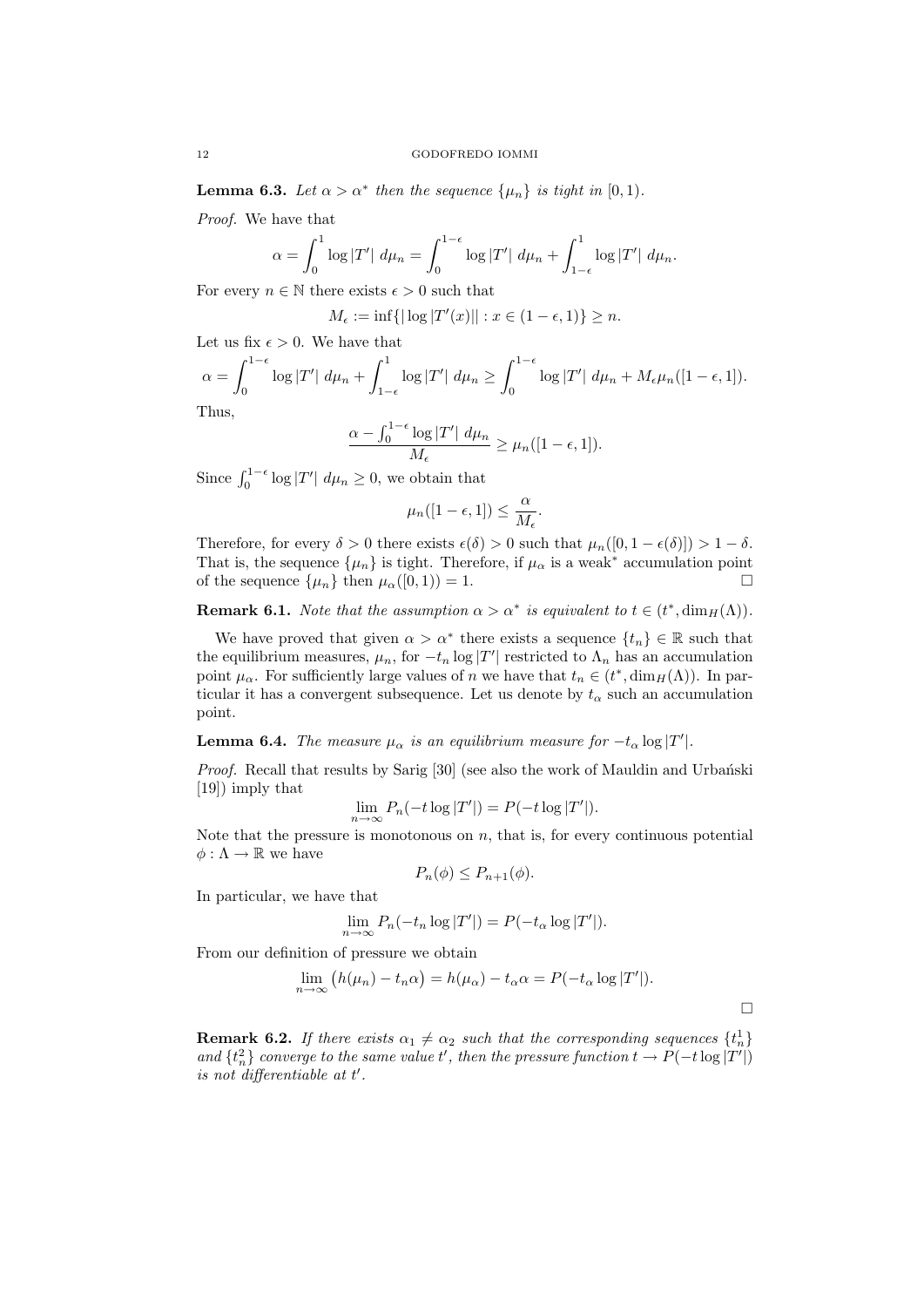6.2. The symbolic model: N-renewal shift. In order to prove that the equilibrium measure is unique, we will make use of the theory of countable Markov shifts. First note that for every  $\alpha > \alpha^*$  the Dirac measure supported at the fixed point zero,  $\delta_0$ , is not an equilibrium measure for  $-t_\alpha \log |T'|$ . We will remove the fixed point  $x = 0$  and use a symbolic model to describe the system T restricted to  $(0, 1)$ .

Let  $S = \{0, 1, 2, 3, \dots\}$  be a countable alphabet. Consider the transition matrix  $A_1 = (a_{ij})_{i,j \in S}$  with  $a_{0,0} = a_{0,n} = a_{n,n-1} = 1$  for each  $n \ge 1$  and with all the other entries equal to zero. The renewal shift is the countable Markov shift  $(\Sigma_1, \sigma)$ defined by the transition matrix  $A_1$ , that is, the shift map  $\sigma$  acting on the space

$$
\Sigma_1 = \{(x_i)_{i \ge 0} : x_i \in S \text{ and } a_{x_i x_{i+1}} = 1 \text{ for each } i \ge 0\}.
$$

The vertex determined by the symbol 0 is called renewal vertex. Interval maps with two branches, either hyperbolic [24] or with a parabolic fixed point [30], have been studied with this symbolic model. Also in dimension two, parabolic horseshoes have been studied with this model [3]. We will consider a generalisation of the the renewal shift that would allow us to model systems with more than two branches. The idea is to replace the renewal vertex with a full-shift on N symbols.

Let N be a positive integer. Consider the transition matrix  $A_N = (a_{ij})_{i,j \in S}$ with  $a_{0,0} = a_{0,n} = 1, a_{1,0} = a_{1,n} = 1, \ldots, a_{N,0} = a_{N,n} = 1$  for each  $n \ge 1$ . Also  $a_{N+1,0} = a_{N+1,1} = \cdots = a_{N+1,N} = 1$  and  $a_{n+2,n+1} = 1$  for each  $n \ge N+2$ . All the other entries are equal to zero. The N-renewal shift is the countable Markov shift  $(\Sigma_N, \sigma)$  defined by the transition matrix  $A_N$ , that is, the shift map  $\sigma$  acting on the space

$$
\Sigma_N = \{(x_i)_{i \ge 0} : x_i \in S \text{ and } a_{x_i x_{i+1}} = 1 \text{ for each } i \ge 0\}.
$$

These Markov shifts serve as symbolic models for the systems  $T_n$ , when we remove the parabolic fixed point and its pre-images.

**Proposition 6.1.** The map  $T_n : \Lambda_n \setminus \cup_{i=0}^{\infty} T_n^{-i}(0) \to \Lambda_n \setminus \cup_{i=0}^{\infty} T_n^{-i}(0)$  is topologically conjugated to  $(\Sigma_n, \sigma)$ .

The proof of this result is straightforward and it is just a slight modification of the classical result for interval maps with two branches (see [3, 24, 31]). Denote by  $\pi_n : \Sigma_n \to \Lambda_n \setminus \cup_{i=0}^{\infty} T_n^{-i}(0)$  the topological conjugacy.

Let us consider now the countable Markov shift defined by the transition matrix  $A_{\infty} = (a_{i,j})_{i,j \in S}$  with entries  $a_{2n,k} = 1$ ,  $a_{2n-1,2n-2} = 1$  and  $a_{1,2n} = 1$ , for every  $n, k \in \mathbb{N} \cup \{0\}$ . The  $\infty$ -renewal shift is the countable Markov shift  $(\Sigma_{\infty}, \sigma)$  defined by the transition matrix  $A_{\infty}$ , that is, the shift map  $\sigma$  acting on the space

 $\Sigma_{\infty} = \{(x_i)_{i>0} : x_i \in S \text{ and } a_{x_ix_{i+1}} = 1 \text{ for each } i \geq 0\}.$ 

It can be thought of as a generalisation of the renewal shift, where we replace the renewal vertex by a full-shift on a countable alphabet.

**Remark 6.3.** The system  $(T, \Lambda \setminus \cup_{i=0}^{\infty} T^{-i}(0))$  is topologically conjugated to the system  $(\Sigma_{\infty}, \sigma)$ . We denote by  $\pi : \Sigma_{\infty} \to \Lambda \setminus \cup_{i=0}^{\infty} T^{-i}(0)$  the topological conjugacy.

Let 
$$
N \in \mathbb{N} \cup \{\infty\}
$$
. Given a function  $\phi : \Sigma_N \to \mathbb{R}$ , for each  $n \ge 1$  we set

$$
V_n(\phi) = \sup\{|\phi(x) - \phi(y)| : x, y \in \Sigma_N, x_i = y_i \text{ for } 0 \le i \le n - 1\}.
$$

A function  $\phi$  is said to have summable variations if  $\sum_{n=2}^{\infty} V_n(\phi) < \infty$ . Note that the space  $\Sigma_N$  is not compact. Sarig [30] introduced a notion of pressure in this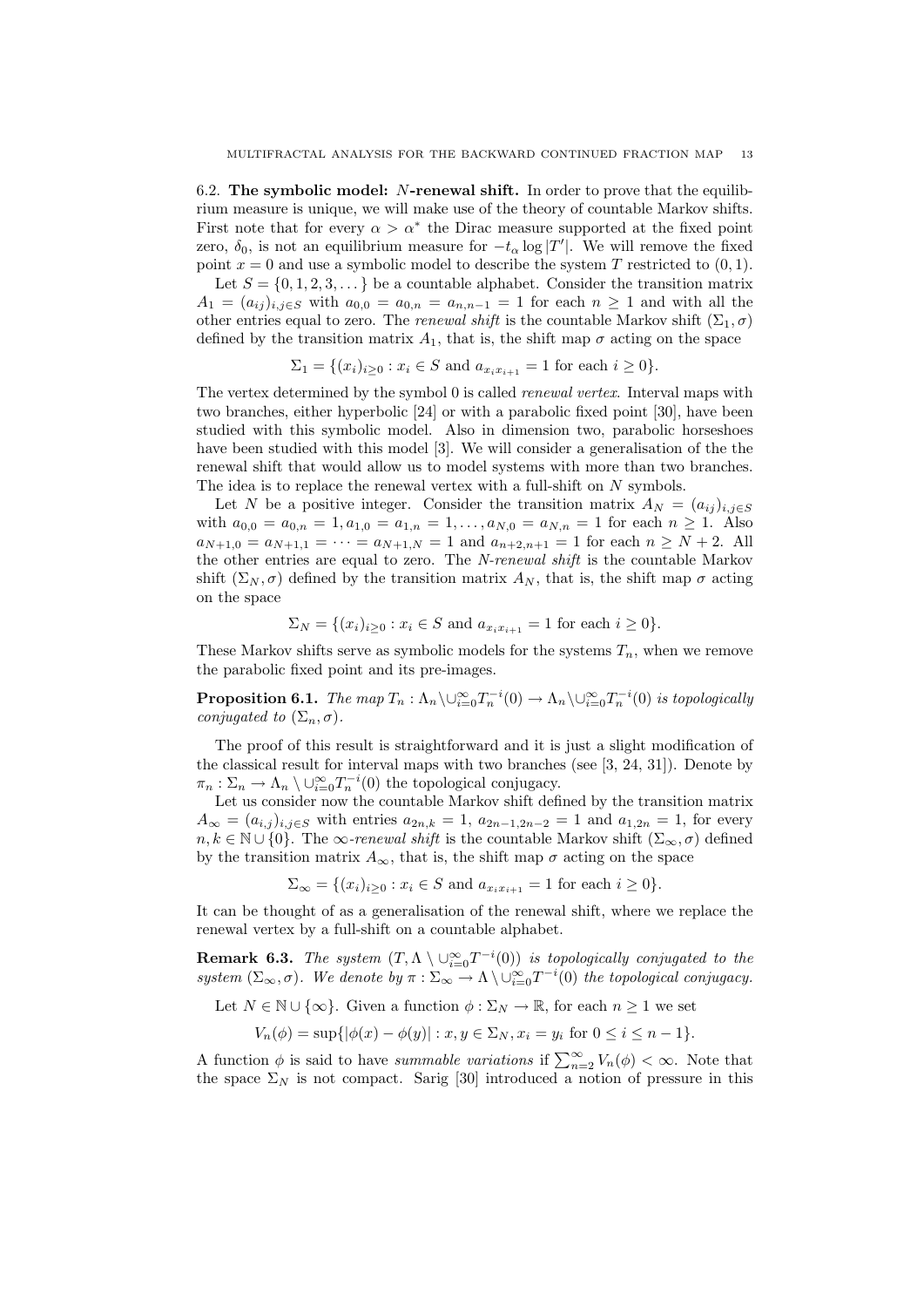setting. The Gurevich pressure is defined by

$$
P_G(\phi) = \lim_{n \to \infty} \frac{1}{n} \log \sum_{\sigma^n x = x} \exp \left( \sum_{i=0}^{n-1} \phi(\sigma^i x) \right) 1_{C_{i_0}}(x),
$$

where  $1_{C_{i_0}}(x)$  denotes the characteristic function of the cylinder  $C_{i_0}$ . The value of the pressure does not depend on  $i_0$ . Buzzi and Sarig [7] proved that if  $(\Sigma, \sigma)$  is a topologically mixing countable Markov shift, and  $\phi : \Sigma \to \mathbb{R}$  is a potential such that  $\sup \phi < \infty$ ,  $P_G(\phi) < \infty$  and  $\sum_{n\geq 2} V_n(\phi) < \infty$ . Then there exists at most one equilibrium measure for  $\phi$ .

**Proposition 6.2.** If  $\alpha > \alpha^*$  then there exists a unique equilibrium measure for  $-t_{\alpha} \log |T'|.$ 

*Proof.* Let  $\mathcal{M}_{\infty}$  be the space of  $\sigma$ –invariant probability measures of  $(\Sigma_{\infty}, \sigma)$ . The function  $m \to m \circ \pi^{-1}$  is a bijection between the ergodic elements of the sets  $\mathcal{M}_T \setminus \{\delta_0\}$  and  $\mathcal{M}_{\infty}$ .

Note that  $\mu_{\alpha} \circ \pi^{-1}$  is an equilibrium measure for  $-t_{\alpha} \log |T'| \circ \pi^{-1}$ . Therefore, by the result of Buzzi and Sarig [7] there are no other equilibrium measures in  $\mathcal{M}_T \setminus \{\delta_0\}.$  But since

$$
h(\delta_0) - t_\alpha \int \log |T'| \, d\delta_0 < h(\mu_\alpha) - t_\alpha \int \log |T'| \, d\mu_\alpha,
$$

 $\Box$ 

we have that there exists a unique equilibrium measure for  $-t_{\alpha} \log |T'|$ .

Note that for  $t > \dim_H(\Sigma)$  the pressure is non-positive. Since

$$
h(\delta_0)-t\int\log|T'|\ d\delta_0=0,
$$

we have that  $P(-t \log |T'|) = 0$ .

6.3. Real analyticity of the pressure. In this subsection we prove that the pressure function  $P(-t \log |T'|)$  is real analytic on the range  $t \in (t^*, \dim_H(\Lambda))$ . In order to do so, we will make use of an inducing scheme and of the results of the previous subsections regarding equilibrium measures. The method of proof is similar to the one developed by Stratmann and Urbanski [34].

Assume that the parabolic fixed point belongs to the interval  $I_1$  and let  $\tilde{I}$  =  $\cup_{n=2}^{\infty} I_n$ . Consider the inducing scheme  $(\tilde{I}, F, \tau)$ , where  $\tau : \tilde{I} \to \mathbb{N}$  is the first return time map and  $F: \tilde{I} \to \tilde{I}$  is defined by  $F(x) = T^{\tau(x)}(x)$ . Note that the map F is piecewise monotonic and expanding  $(|F'(x)| > 1)$ . Each interval  $I_n$  is divided in a countable number of intervals of monotonicity  $I_n = \bigcup_{j=1}^{\infty} I_{n,j}$ . On each of those intervals the map  $F$  is surjective.

Let  $t \in (t^*, \dim_H(\Lambda))$  and  $\mu_t$  be the unique equilibrium measure corresponding to  $-t \log |T'|$ . Recall that  $\int \log |T'| d\mu_t > 0$ . Results of Bruin and Todd [6] and Zweimuller [40] imply that there exists a unique (Gibbs) F−invariant measure  $\tilde{\mu}_t$ , such that  $\int \tau \ d\tilde{\mu}_t < \infty$  which projects onto  $\mu_t$ .

Let

$$
P(t,q) = P(-t \log |F'| - q\tau).
$$

Since the underlying system is a full-shift on a countable alphabet, the pressure  $P(t, q)$ , when finite, is real analytic on each variable (see [30, 34]). Moreover, there exists Gibbs measures [32]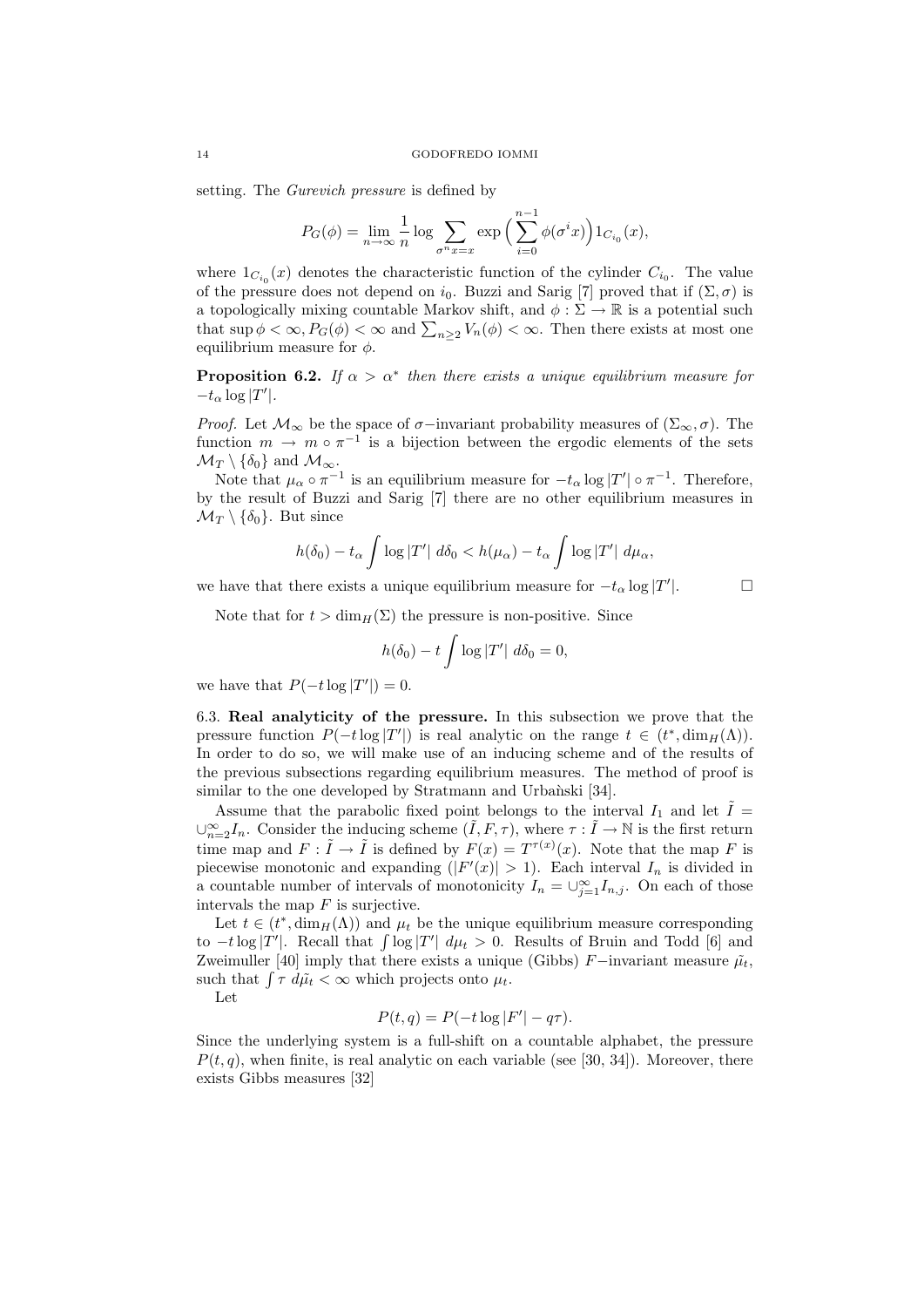Inducing schemes can be though of as suspension flows. In view of that the following result is very much expected.

**Lemma 6.5.** If  $t \in (t^*, \dim_H(\Lambda))$  then  $P(t, P(-t \log |T'|)) = 0$ .

Proof. Note that by the variational principle and by Abramov formula we have

$$
P(t, P(-t \log |T'|)) \ge h(\tilde{\mu}_t) - t \int \log |F'| d\tilde{\mu}_t - P(-t \log |T'|) \int \tau d\tilde{\mu}_t =
$$
  

$$
\int \tau d\tilde{\mu}_t \left( \frac{h(\tilde{\mu}_t)}{\int \tau d\tilde{\mu}_t} - t \frac{\int \log |F'| d\tilde{\mu}_t}{\int \tau d\tilde{\mu}_t} - P(-t \log |T'|) \right) =
$$
  

$$
\int \tau d\tilde{\mu}_t \left( h(\mu_t) - t \int \log |T'| d\mu_t - P(-t \log |T'|) \right).
$$

But recall that  $\mu_t$  is he unique measure such that

$$
P(-t\log |T'|) = h(\mu_t) - t \int \log |T'| d\mu_t.
$$

Therefore  $P(t, P(-t \log |T'|)) \geq 0$ . But note that the inequality can not be strict. Indeed, that would imply that there exists a  $T-$ invariant measure  $\mu$  (which is obtained as the projection of the Gibbs measure corresponding to  $-t \log |F'|$  –  $P(-t \log |T'|)\tau$  for which

$$
h(\mu) - t \int \log |T'| d\mu > P(-t \log |T'|).
$$

This contradiction with the variational principle proves the statement.  $\Box$ 

**Lemma 6.6.** Let  $t \in (t^*, \dim_H(\Lambda))$ . If  $P(t, q)$  is finite in a neighbourhood of  $(t.P(-t \log |T'|))$  then  $P(-t \log |T|)$  is real analytic.

*Proof.* When finite the function  $P(t, q)$  is real analytic. Moreover,

$$
P(t, P(-t \log |T'|)) = 0.
$$

Applying the implicit function theorem we have that  $P(-t \log |T'|)$  is real analytic as long as the non-degenracy condition is satisfied. But indeed,

$$
\frac{\partial P(t,q)}{\partial q}\Big|_{(t,P(-t\log|T'|))} = -\int \tau \ d\tilde{\mu}_t,
$$
 is finite.

In order to prove that the pressure function  $P(-t \log |T'|)$  is real analytic it only remains to be proven that  $P(t, q)$  is finite in a neighbourhood of  $(t, P(-t \log |T'|))$ . This is indeed the case and the proof of this fact is fairly standard.

Lemma 6.7. Let  $t > t^*$  and  $q > 0$  then  $P(t, q)$  is finite.

Proof. Note that if

$$
\sum_{Fx=x} \exp\left(-t \log|F'(x)| - q\tau(x)\right) < \infty
$$

then  $P(t, q) < \infty$  (see, for example, [30]). Denote by  $x_{n,j}$  the fixed point of F restricted to the interval  $I_{n,j}$ . We have that

$$
\sum_{Fx=x} \exp(-t \log |F'(x)| - q\tau(x)) = \sum_{n=1}^{\infty} \sum_{j=1}^{\infty} |F'(x_{n,j})|^{-t} \exp(-qj).
$$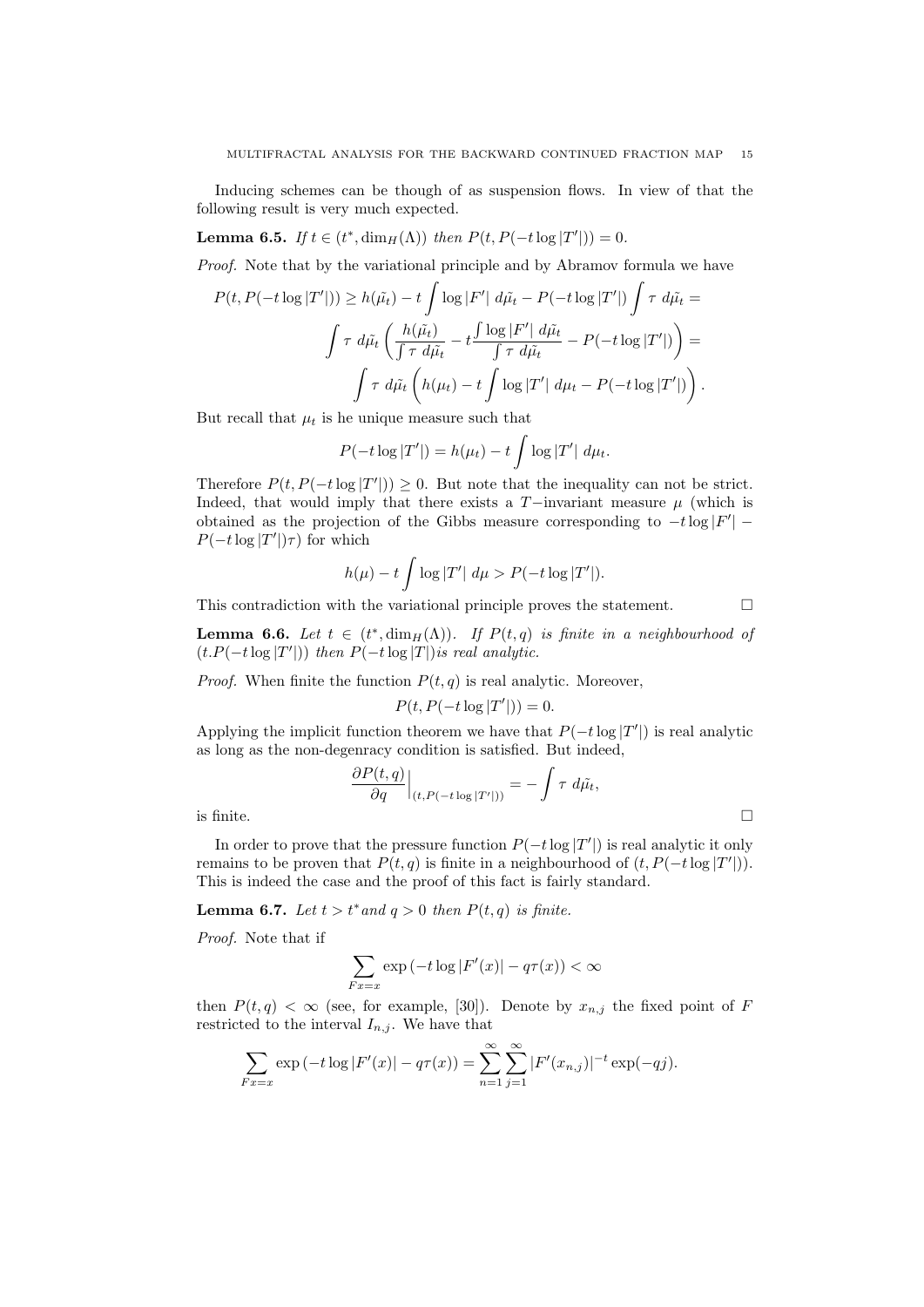The distortion assumption and the renewal shift structure of the inducing scheme (see [31]) imply that there exists a constant  $C_1 > 0$  such that  $C_1|I_{n,j}| \geq |F'(x_{n,j})|$ . It also imply that there exists  $\rho > 1$  and  $C_2 > 0$  such that  $C_2|I_{n,j}| \geq |I_n|j^{-\rho}$ . Therefore, since  $t>t^*$  and  $q>0$  we have

$$
\sum_{n=1}^{\infty} \sum_{j=1}^{\infty} |F'(x_{n,j})|^{-t} \exp(-qj) \le C \sum_{n=1}^{\infty} \sum_{j=1}^{\infty} |I_{n,j})|^{-t} \exp(-qj) \le
$$

$$
C \sum_{n=1}^{\infty} |I_n| \sum_{j=1}^{\infty} j^{-t\rho} \exp(-qj) \le C \sum_{n=1}^{\infty} |I_n| < \infty
$$
Hence,  $P(t, q)$  is finite.

Therefore, we have proved that the function  $t \to P(-t \log |T'|)$  is real analytic on  $(t^*, \dim_H \Lambda)$ .

The proof of Theorem 3.2 is similar to the hyperbolic setting (see [29]) and can be found in the work of Pollicott and Weiss [27]. But it can also be obtained by the same methods applied here, the only difference is that the arguments work for  $t > t^*$  instead of  $t \in (t^*, \dim_H \Lambda)$ .

### 7. Proof Theorem 4.1, multifractal spectrum.

In this section we prove the formula for the multifractal spectrum.

# 7.1. The lower bound for the multifractal spectrum.

Proof Theorem 4.1. In order to obtain the lower bound we use an approximation argument. Let us consider the map  $T_n$  which is the restriction of the map T to the set  $\cup_{i=1}^n I_i$ . The results of Gelfert and Rams [9] on multifractal analysis for maps with parabolic fixed points and finite entropy, can be applied to the map  $T_n$ . We obtain

$$
L_n(\alpha) = \frac{1}{\alpha} \inf_{t \in \mathbb{R}} (P_n(-t \log |T'|) + t\alpha),
$$

where  $L_n(\cdot)$  denotes the multifractal spectrum of Lyapunov exponents for the map  $T_n$ . Let  $dom(L_n)$  denotes the domain of the multifractal spectrum  $L_n$ , that is, the set of points  $\alpha \in \mathbb{R}$  such that the level set,  $J_n(\alpha)$ , determined by the Lyapunov exponent of  $T_n$  is non-empty. We have that  $dom(L_n) \subset dom(L_{n+1}) \subset dom(L)$ , for every  $n \in \mathbb{N}$ . Note that the family of functions  $\{L_n\}$  is monotonous and bounded above by L, that is, for every  $\alpha \in dom(L_n)$  we have

$$
(1) L_n(\alpha) \le L(\alpha)
$$

(2)  $L_n(\alpha) \leq L_{n+1}(\alpha)$ 

In order to obtain the lower bound, it is sufficient to prove that

$$
\lim_{n \to \infty} L_n(\alpha) = L(\alpha).
$$

Note that the sequence  ${L_n(\alpha)}$  has a pointwise limit. The fact that this limit coincides with  $L(\alpha)$  follows from the theory of convergence of Fenchel pairs developed by Wijsman [38, 39]. It was applied to the theory of multifractal analysis in [13] (these ideas were also recently used in [9]). Denote by  $F$  the Fenchel transform of  $P(-t \log |T)$  and by

$$
F_n(\alpha) := \sup \{ \alpha t - P_n(-t \log |T'|) : t \in \mathbb{R} \}.
$$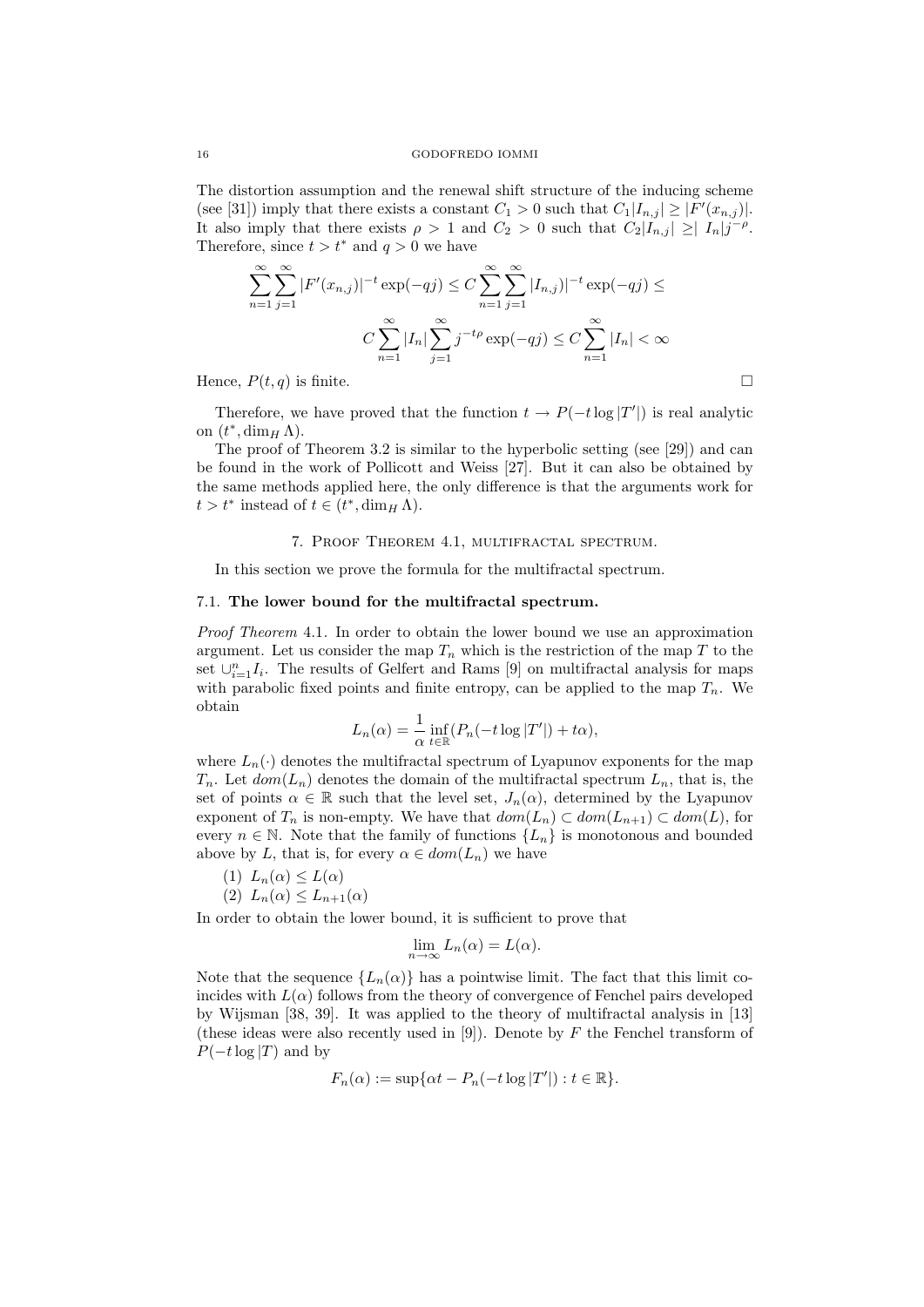It was proved by Wijsman that  $\{P_n(-t \log |T'|)\}$  converges infimally to  $P(-t \log |T|)$ if and only if  $\{F_n(\alpha)\}\$ converges infimally to F. The notion of infimal convergence is given in equation (6) (see also [38, 39]). In general this notion of convergence does not coincide with the pointwise convergence. The properties of the pressure, continuity and monotonicity, imply that in this case both notions coincide.

It was shown by Sarig [30] (see also the work of Mauldin and Urbański [19]) that the pressure can be approximated in the following way:

$$
\lim_{n \to \infty} P_n(-t \log |T'|) = P(-t \log |T'|).
$$

From the properties of the pressure function we obtain that

(6) 
$$
\lim_{\rho \to 0} \liminf_{n \to \infty} \left( \inf \{ P_n(-t \log |T'|) : |t - t_0| < \rho \} \right) = P(-t_0 \log |T'|).
$$

That is, the sequence  $\{P_n(-t \log |T'|)\}$  converges *infimaly* to  $P(-t \log |T'|)$ . Therefore

$$
\lim_{n \to \infty} L_n(\alpha) = L(\alpha).
$$

Thus, we obtain the lower bound.  $\Box$ 

### 7.2. The upper bound for the multifractal spectrum.

Proof Theorem 4.1. If the map T is infinite Manneville Pomeau like and  $\alpha \in$  $dom(L)$  with  $\alpha < \alpha^*$ , then

$$
\lim_{n \to \infty} L_n(\alpha) = \dim_H(\Lambda).
$$

In particular, for these level sets, the lower bound is also an upper bound.

Consider now  $\alpha \in dom(L)$  such that there exists a unique invariant measure  $\mu_{\alpha}$ (as it is was shown in Section 6) such that  $\mu_{\alpha}(J(\alpha)) = 1$ . From the variational principle and the description of the pressure function (Section 3) we obtain

$$
\frac{1}{\alpha} \inf_{t \in \mathbb{R}} (P(-t \log |T'|) + t\alpha) = \frac{P(-t_{\alpha} \log |T'|) + t_{\alpha} \alpha}{\alpha} = \frac{h(\mu_{\alpha})}{\alpha}.
$$

Moreover, results of Pollicott and Weiss [27], imply that

$$
\underline{\lim}_{r \to 0} \frac{\log \mu_{\alpha}(B(x,r))}{\log r} \le \frac{h(\mu_{\alpha})}{\alpha},
$$

where  $B(x, r)$  the open ball of radius r centered at the point x. The result now follows from classical results in dimension theory (see [22, Theorem 7.2]).

 $\Box$ 

7.3. The irregular set. In an hyperbolic setting it was shown by Barreira and Schmeling  $[5]$  that the irregular set,  $J'$ , has full Hausdorff dimension. Gelfert and Rams [9] applied those results to prove that the same holds form the maps  $T_n$ . Since

$$
\sup\{\dim_H \Lambda_n : n \in \mathbb{N}\} = \dim_H \Lambda,
$$

we have that

$$
\dim_H \Lambda = \dim_H J'.
$$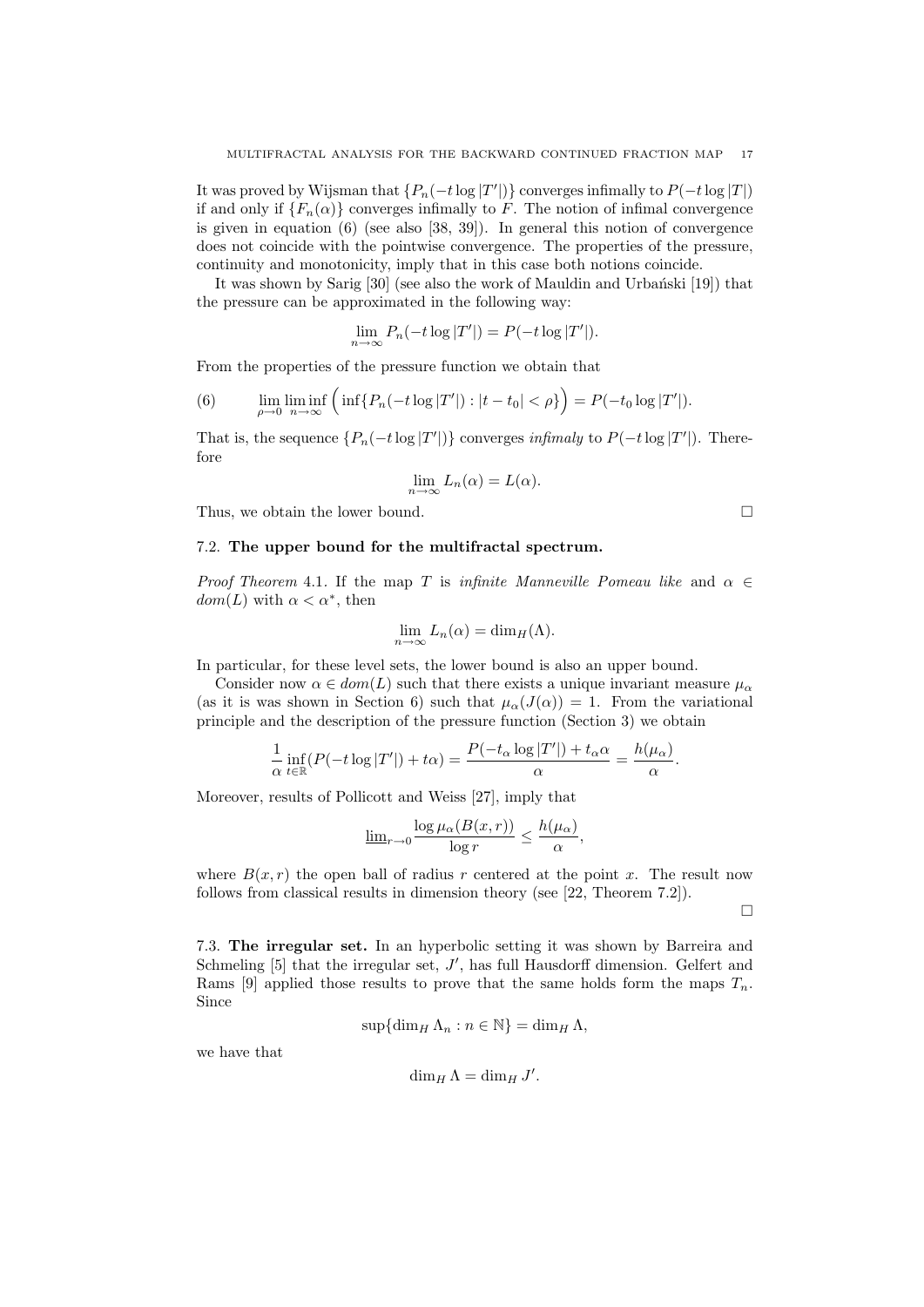### 8. Proof of Theorems 5.1 and 5.2, inflection points.

Let us start by computing the derivative of the multifractal spectrum,

(7) 
$$
\frac{d}{d\alpha}L(\alpha) = L^{'}(\alpha) = \frac{1}{\alpha^{2}}\Big(\alpha \frac{d}{d\alpha}h(\mu_{\alpha}) - h(\mu_{\alpha})\Big).
$$

Since  $P(t_{\alpha}) = h(\mu_{\alpha}) - t_{\alpha} \alpha$  we have

(8) 
$$
\frac{d}{d\alpha}P(t_{\alpha})\cdot\frac{d}{d\alpha}t_{\alpha} = \left(\frac{d}{d\alpha}h(\mu_{\alpha})\right) - t_{\alpha} - \alpha\frac{d}{d\alpha}t_{\alpha}.
$$

Using the formula for the derivative of the pressure (see [29]) and the fact that the Lyapunov exponent with respect to  $\mu_{\alpha}$  is equal to  $\alpha$ . We obtain that

(9) 
$$
\frac{d}{d\alpha}h(\mu_{\alpha})=t_{\alpha}.
$$

**Proposition 8.1.** If for every  $\alpha$  in the interior of the domain of the multifractal spectrum there exists a measure of full dimension,  $\mu_{\alpha}$ , then  $L(\alpha)$  has a unique maximum.

*Proof.* Note that from equation (7) we have that  $L'(\alpha) = 0$  if and only if

$$
\frac{d}{d\alpha}h(\mu_{\alpha}) = \frac{h(\mu_{\alpha})}{\alpha}.
$$

Form equation (9), we obtain that  $L(\alpha)$  has a maximum if and only if

(10) 
$$
t_{\alpha} = \frac{h(\mu_{\alpha})}{\alpha}.
$$

Note that

$$
\frac{P(-t_{\alpha}\log|T'|)}{\alpha} = \frac{h(\mu_{\alpha})}{\alpha} - t_{\alpha}.
$$

By the Bowen equation the left hand side is equal to zero only for  $t_{\alpha} = \dim_H(J)$ and the right hand side only at the local maxima.

The second derivative of  $L(\alpha)$  with respect to  $\alpha$  is given by

(11) 
$$
\frac{d^2}{d\alpha^2}L(\alpha) = L''(\alpha) = \frac{1}{\alpha^3} \left(\alpha^2 \frac{d^2}{d\alpha^2}h(\mu_\alpha) - 2\alpha \frac{d}{d\alpha}h(\mu_\alpha) + 2\alpha h(\mu_\alpha)\right).
$$

**Remark 8.1.** The number  $\alpha$  is an inflection point for  $L(\alpha)$  (that is  $L''(\alpha) = 0$ ) if and only if

(12) 
$$
\frac{\alpha^2}{2} \frac{d^2}{d\alpha^2} h(\mu_\alpha) = \left(\alpha \frac{d}{d\alpha} h(\mu_\alpha)\right) - h(\mu_\alpha).
$$

Equivalently,

(13) 
$$
\frac{d^2}{d\alpha^2}h(\mu_\alpha) = \frac{2}{\alpha}\frac{d}{d\alpha}h(\mu_\alpha) - \frac{2}{\alpha^2} = 2\Big(\frac{1}{\alpha}\Big(\frac{d}{d\alpha}h(\mu_\alpha) - \frac{h(\mu_\alpha)}{\alpha}\Big)\Big) = 2L'(\alpha).
$$

We have proved Theorem 5.1. In order to prove Theorem 5.2 we need the following lemma

**Lemma 8.1.** The point  $\alpha$  is an inflection point of the Lyapunov spectrum  $L(\alpha)$  if and only if

(14) 
$$
P(-t_{\alpha}\log|T'|) = -\frac{\alpha^2}{2}t'_{\alpha}.
$$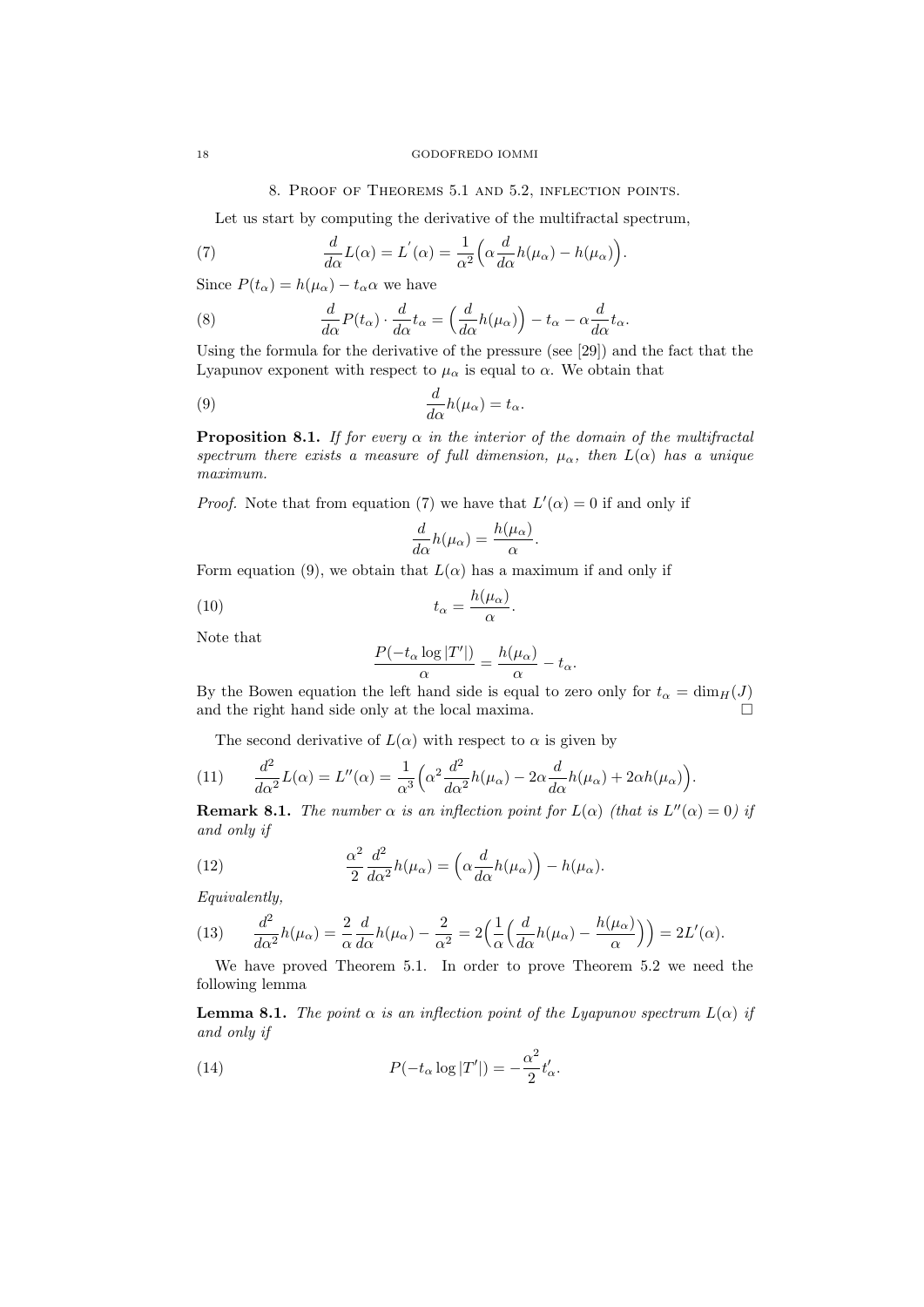Proof. From equation (9) we have that

$$
\frac{d}{d\alpha}h(\mu_{\alpha}) = t_{\alpha} \text{ and } \frac{d^2}{d\alpha^2}h(\mu_{\alpha}) = t'_{\alpha}.
$$

Replacing the above equations in equation  $(13)$  we obtain

$$
t'_\alpha = \frac{2}{\alpha} t_\alpha - \frac{2}{\alpha} \frac{h(\mu_\alpha)}{\alpha}.
$$

Multiplying by  $\alpha/2$ .

(15) 
$$
\frac{h(\mu_{\alpha})}{\alpha} = t_{\alpha} - \frac{\alpha}{2}t'_{\alpha}.
$$

Since the measure  $\mu_{\alpha}$  is an equilibrium measure with Lyapunov exponent equal to  $\alpha$ , we have that

(16) 
$$
\frac{P(-t_{\alpha}\log|t'|)}{\alpha} = \frac{h(\mu_{\alpha})}{\alpha} - t_{\alpha}.
$$

Combining equations (15) and (16) we obtain that  $\alpha$  is an inflection point if and only if

(17) 
$$
P(-t_{\alpha}\log|T'|) = -\frac{\alpha^2}{2}t'_{\alpha}.
$$

*Proof of Theorem* 5.2. Consider the function  $\alpha \to P(-t_\alpha \log |T'|)$  with the same domain as the Lyapunov spectrum  $(\alpha_1, \infty)$  (note that it is possible for  $\alpha_1 = 0$ ). This pressure function is continuous and increasing. It is negative for  $\alpha \in (\alpha_1, \alpha^*)$ and positive for  $\alpha \in (\alpha^*, \infty)$ . We have three different cases depending on the behaviour of the pressure function  $t \to P(-t \log |T'|)$ .

(1) If the map is Gauss like then

$$
\lim_{\alpha \to \alpha_1} P(-t_\alpha \log |T'|) = -\infty \text{ and } \lim_{\alpha \to \alpha_2} P(-t_\alpha \log |T'|) = +\infty
$$

(in this case  $\alpha_1 > 0$ ).

(2) If the map is *Renyi like* then the domain is  $[0, +\infty)$ . Also,

$$
P(-t_0 \log |T'|) = 0
$$
 and  $P(-t_\alpha \log |T'|) > 0$ 

for every  $\alpha > 0$ . Moreover,  $\lim_{\alpha \to \infty} P(-t_{\alpha} \log |T'|) = +\infty$ .

(3) If the map is *infinite Manneville Pomeau like* then the domain is  $[0, +\infty)$ . We have that  $P(-t_{\alpha} \log |T'|) = 0$  in an interval of the form  $[0, \alpha^*]$  and it is positive and strictly increasing for  $\alpha > \alpha^*$ . Note that

$$
\alpha^* = \lim_{t \to \dim_H(\Lambda)^-} P'(-t \log |T'|).
$$

Moreover,  $\lim_{\alpha \to \infty} P(-t_{\alpha} \log |T'|) = +\infty$ .

Let us study the behaviour of the function  $\alpha \to t_{\alpha}$ . Again we have three different cases. Denote by  $t^*$  the critical value of the pressure (as in Theorems 3.2 and 3.1).

- (1) If the map is Gauss like then  $\lim_{\alpha\to\alpha_1} t_\alpha = +\infty$  and  $\lim_{\alpha\to\infty} t_\alpha = p^*$ . Moreover, the function is strictly decreasing. Therefore the function  $\alpha \to t'_{\alpha}$ is negative and such that  $\lim_{\alpha \to \alpha_1} t'_\alpha = -\infty$  and  $\lim_{\alpha \to \infty} t'_\alpha = 0$ . Since  $\alpha \to P(-t_\alpha \log |T'|)$  is negative for  $\alpha < \alpha^*$ , in virtue of Lemma 8.1 there are no inflection points in  $(\alpha_1, \alpha^*)$ .
- (2) If the map is *Renyi like* then the result is clear since  $\alpha^* = 0$ .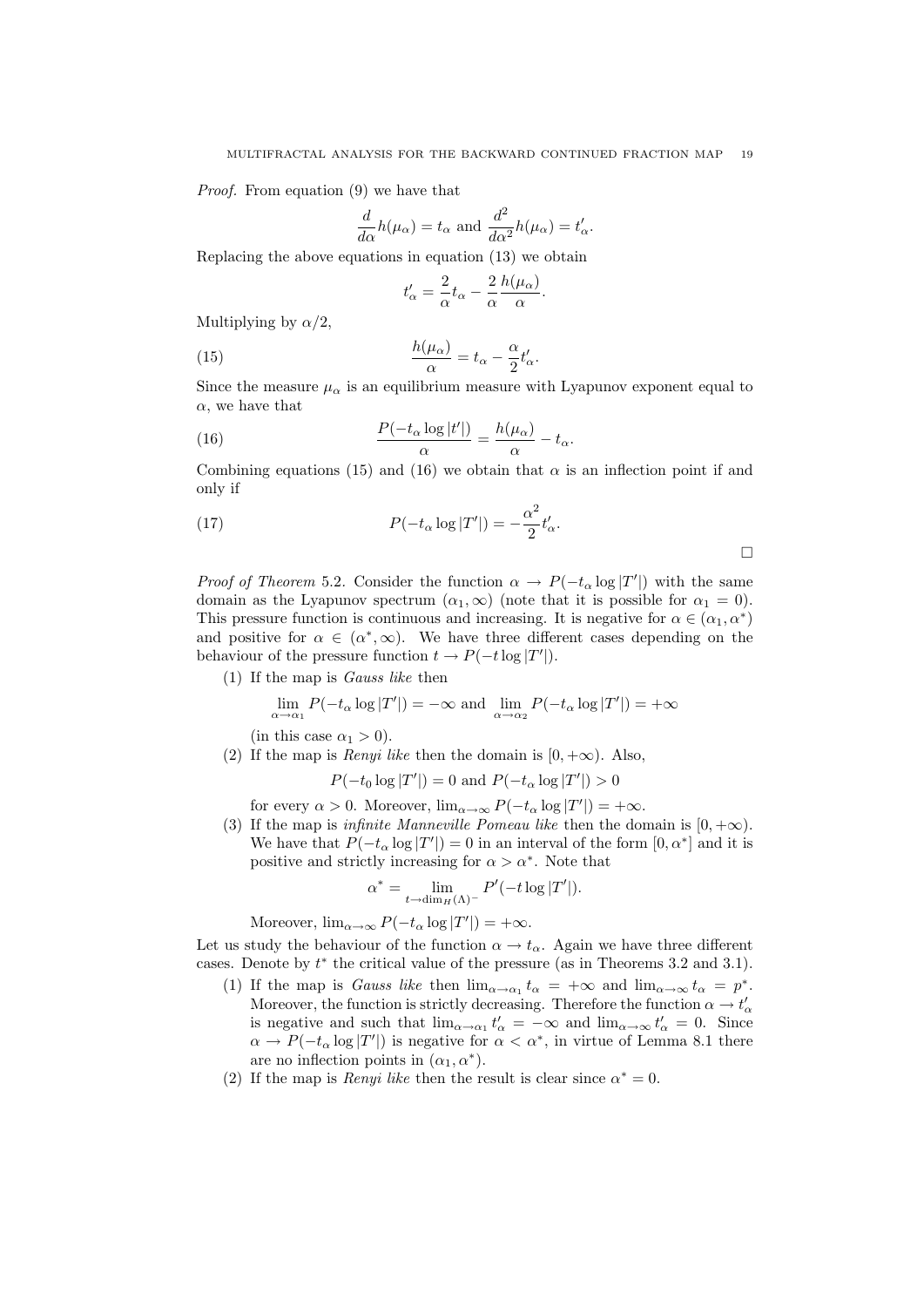(3) If the map is infinite Manneville Pomeau like then the Lyapunov spectrum is constant on the interval  $[0, \alpha^*]$ . The function  $t_{\alpha}$  is constant on the interval  $[0, \alpha^*]$ . Therefore there are no inflection points in  $(0, \alpha^*)$ .

 $\Box$ 

### **REFERENCES**

- [1] Adler, R. and Flatto, L. The backward continued fraction map and geodesic flow. Ergodic Theory Dynam. Systems 4 (1984), no. 4, 487–492.
- [2] Baranski, K. Multifractal analysis on the Sierpinski gasket. Ergodic Theory Dynam. Systems 25 (2005), no. 3, 731–757.
- [3] Barreira, L. and Iommi, G. Multifractal analysis and phase transitions for hyperbolic and parabolic horseshoes Preprint 2006.
- [4] Barreira, L. and Saussol B. Variational principles and mixed multifractal spectra Trans. Amer. Math. Soc. 353 (2001), 3919-3944.
- [5] Barreira, L. and Schmeling, J. Sets of "non-typical" points have full topological entropy and full Hausdorff dimension, Israel J. Math. **116** (2000), 29-70.
- [6] Bruin,H. and Todd,M. Equilibrium states for interval map: the potential −*t*log |*Df*|. Preprint (2008).
- [7] Buzzi, J. and Sarig, O. Uniqueness of equilibrium measures for countable Markov shifts and multidimensional piecewise expanding maps. Ergodic Theory Dynam. Systems 23 (2003), no. 5, 1383–1400.
- [8] Gelfert, K. and Rams, M. Geometry of limit sets for expansive Markov systems. arXiv:0705.1040 (2007).
- [9] Gelfert, K. and Rams, M. The Lyapunov spectrum of some parabolic systems arXiv:0709.2832 (2007).
- [10] Ghenciu, A. Parabolic iterated function systems with applications to the backward continued fractions. arXiv:0711.1336 (2007).
- [11] Gröchenig, K. and Haas, A. Backward continued fractions, Hecke groups and invariant measures for transformations of the interval. Ergodic Theory Dynam. Systems 16 (1996), no. 6, 1241–1274.
- [12] Hardy, G. and Wright E. An introduction to the theory of numbers fifth edition, Oxford University Press (1979).
- [13] Iommi, G. Multifractal analysis for countable Markov shifts. Ergodic Theory Dynam. Systems 25 (2005), no. 6, 1881–1907.
- [14] Jenkinson, O.; Mauldin, R. D.; Urbański, M. Ergodic optimization for countable alphabet subshifts of finite type. Ergodic Theory Dynam. Systems 26 (2006), no. 6, 1791–1803.
- [15] Kesseböhmer, M. and Stratmann, B. A multifractal analysis for Stern-Brocot intervals, continued fractions and Diophantine growth rates Journal für die reine und angewandte Mathematik (Crelles Journal) 605 (2007) 133-163.
- [16] Khinchin, A. Continued fractions University of Chicago Press, (1964).
- [17] Luzzatto, S. Stochastic-like behaviour in non-uniformly expanding maps. Handbook of Dynamical Systems, Vol. 1B, 265–326 B. Hasselblatt and A. Katok (Eds), Elsevier. (2006)
- [18] Manneville, P. and Pomeau, Y. Intermittent transition to turbulence in dissipative dynamical systems. Comm. Math. Phys. 74 (1980), no. 2, 189–197.
- [19] Mauldin, R. D. and Urbański, M. Dimensions and measures in infinite iterated function systems. Proc. London Math. Soc. (3) 73 (1996), no. 1, 105–154.
- [20] Mayer, D.H. On the thermodynamic formalism for the Gauss map, Comm. Math. Phys. 130 (1990), no. 2, 311–333.
- [21] Nakaishi, K. Multifractal formalism for some parabolic maps. Ergodic Theory Dynam. Systems 20 (2000), no. 3, 843–857.
- [22] Pesin, Y. Dimension Theory in Dynamical Systems CUP (1997).
- [23] Pesin, Y. and Weiss, H. A multifractal analysis of equilibrium measures for conformal expanding maps and Moran-like geometric constructions. J. Statist. Phys. 86 (1997), no. 1-2, 233–275.
- [24] Pesin, Y. and Zhang, K. Phase transitions for uniformly expanding maps. J. Stat. Phys. 122 (2006), no. 6, 1095–1110.